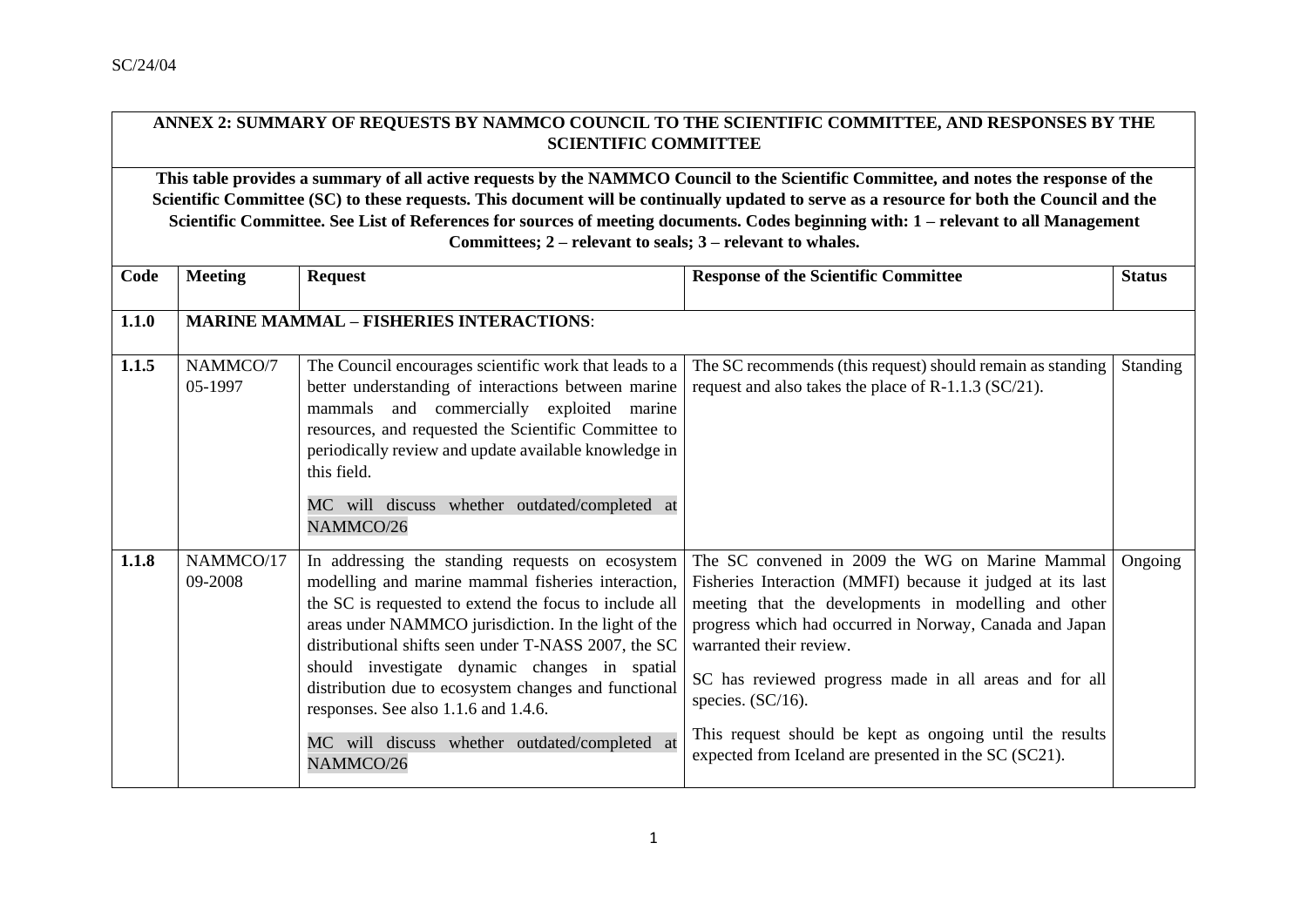| 1.2.0 |                     | <b>MULTISPECIES APPROACHES TO MANAGEMENT:</b>                                                                                                                                                                                                                                                                                                                                                                                                                                                                                             |                                                                                                                                                                                                                                                                                                                                                                                                                                                                                                                                                                                                                                                                                                                                                                                                                                                                                                                                                                                                                                                                                                              |                 |
|-------|---------------------|-------------------------------------------------------------------------------------------------------------------------------------------------------------------------------------------------------------------------------------------------------------------------------------------------------------------------------------------------------------------------------------------------------------------------------------------------------------------------------------------------------------------------------------------|--------------------------------------------------------------------------------------------------------------------------------------------------------------------------------------------------------------------------------------------------------------------------------------------------------------------------------------------------------------------------------------------------------------------------------------------------------------------------------------------------------------------------------------------------------------------------------------------------------------------------------------------------------------------------------------------------------------------------------------------------------------------------------------------------------------------------------------------------------------------------------------------------------------------------------------------------------------------------------------------------------------------------------------------------------------------------------------------------------------|-----------------|
| 1.2.1 | NAMMCO/1<br>1992    | To consider whether multispecies models for<br>management purposes can be established for the North<br>Atlantic ecosystems and whether such models could<br>include the marine mammals compartment. If such<br>models and the required data are not available then<br>identify the knowledge lacking for such an enterprise<br>to be beneficial to proper scientific management and<br>suggest scientific projects which would be required for<br>obtaining this knowledge.<br>MC will discuss whether outdated/completed at<br>NAMMCO/26 | Vikingsson updated the SC on the Ecosystem Modelling<br>project for which funding was being sought. The initial<br>NAMMCO research program has developed into a much<br>broader project with modelling at the core, including more<br>general fisheries management considerations and a<br>socioeconomic component. The project has now been funded<br>for 6 million Euros for the next 4 years. The funded project<br>has been adapted for the call for research proposals from the<br>EU, and now includes 29 institutes from 16 countries. It still<br>contains parts of the original marine mammal components.<br>Iceland is still a core area, and the project has been expanded<br>to include many other areas, however multispecies modelling<br>in the Barents Sea has been removed. The SC noted that the<br>original NAMMCO project (coordinated by Lars Walløe) has<br>been changed but the Icelandic component is still included.<br>(SC/20)<br>A large-scale ecosystem modelling project (MAREFRAME)<br>is underway, which includes marine mammals in Icelandic<br>and adjacent waters (SC/21). | Ongoing         |
| 1.2.2 | NAMMCO/5<br>02-1995 | In relation to the importance of the further<br>development of multispecies approaches to the<br>management of marine resources, the Scientific<br>Committee was requested to monitor stock levels and<br>trends in stocks of all marine mammals in the North<br>Atlantic.<br>MC will discuss whether outdated/completed at<br>NAMMCO/26                                                                                                                                                                                                  | It was clarified that the purpose of this request was to ensure<br>that data on marine mammals was available for input into<br>multi-species models for management. The Committee<br>agreed that updated information on abundance and<br>indications of trends in abundance of stocks of marine<br>mammals in the North Atlantic should be clearly described<br>in a new document for the internal reference of the Council,<br>to replace the List of Priority Species. This document would<br>be entitled Status of Marine Mammals in the North Atlantic<br>and should include those cetacean and pinniped species                                                                                                                                                                                                                                                                                                                                                                                                                                                                                         | <b>Standing</b> |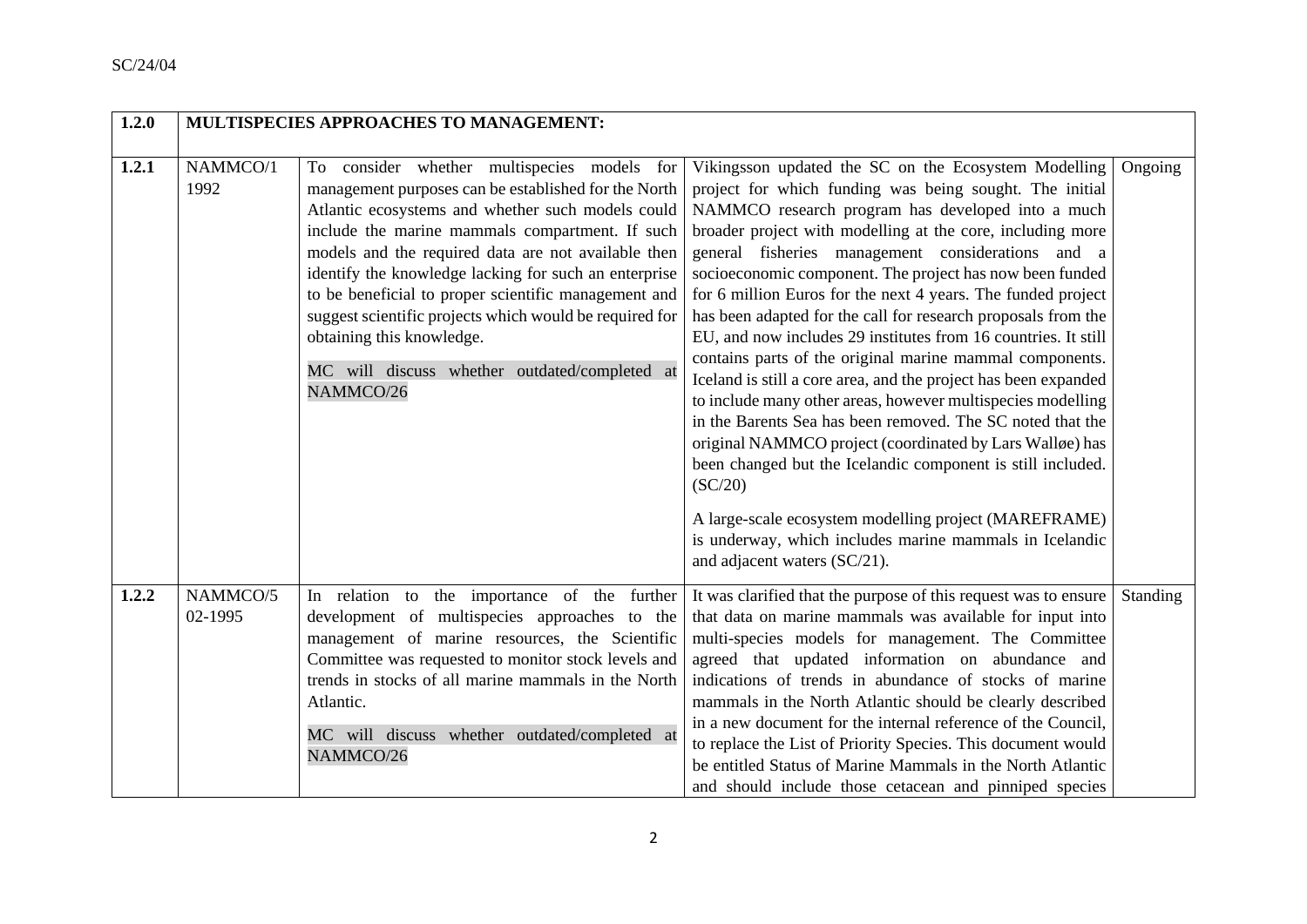|       |                              |                                                                                                                                                                                                                                                                                                                                                                                                                                                                                                                                                                                                                                                    | already contained in the List of Priority Species, as well as<br>other common cetacean species in the NAMMCO area for<br>which distribution and abundance data is also available (fin,<br>sei, humpback, blue, and sperm whales). (SC/5).                                                                                                             |         |
|-------|------------------------------|----------------------------------------------------------------------------------------------------------------------------------------------------------------------------------------------------------------------------------------------------------------------------------------------------------------------------------------------------------------------------------------------------------------------------------------------------------------------------------------------------------------------------------------------------------------------------------------------------------------------------------------------------|-------------------------------------------------------------------------------------------------------------------------------------------------------------------------------------------------------------------------------------------------------------------------------------------------------------------------------------------------------|---------|
|       |                              |                                                                                                                                                                                                                                                                                                                                                                                                                                                                                                                                                                                                                                                    | This remains a standing request $(SC/21)$ .                                                                                                                                                                                                                                                                                                           |         |
| 1.3.0 |                              | <b>SEALWORM INFESTATION:</b>                                                                                                                                                                                                                                                                                                                                                                                                                                                                                                                                                                                                                       |                                                                                                                                                                                                                                                                                                                                                       |         |
|       | No active requests           |                                                                                                                                                                                                                                                                                                                                                                                                                                                                                                                                                                                                                                                    |                                                                                                                                                                                                                                                                                                                                                       |         |
| 1.4.0 |                              | ECONOMIC ASPECTS OF MARINE MAMMAL-FISHERIES INTERACTIONS:                                                                                                                                                                                                                                                                                                                                                                                                                                                                                                                                                                                          |                                                                                                                                                                                                                                                                                                                                                       |         |
| 1.4.7 | NAMMCO/23<br>2015            | The Scientific Committee is requested to review the<br>results of the MAREFARAME ecosystem<br>management project when these become available. In<br>particular, the results should be reviewed with respect<br>to the ongoing and standing requests on marine<br>mammal interactions $(R1.1.0)$ and multispecies<br>approaches to management $(R 1.2.0)$<br>[The MC] await(s) the SC's review of the<br>MAREFRAME project (NAMMCO/24).<br>MareFrame is on schedule with a final meeting to be<br>held in 2017 so it would be possible for the SC to<br>review the results in line with the standing request at<br>its meeting in 2018. (NAMMCO/25) | The MAREFRAME project is scheduled to be concluded in<br>2017, after which the SC will review the result as requested<br>by the Council $(SC/22)$ .<br>The SC expressed interest in the potential of developing the<br>modelling effort from the Icelandic case study further by<br>extending the study to the Barents Sea ecosystem. (SC/23-<br>2016 | Ongoing |
| 1.5.0 | <b>ENVIRONMENTAL ISSUES:</b> |                                                                                                                                                                                                                                                                                                                                                                                                                                                                                                                                                                                                                                                    |                                                                                                                                                                                                                                                                                                                                                       |         |
| 1.5.3 | NAMMCO/24<br>2016            | The Council requests the SC to monitor the<br>development of the Mary River Project and<br>assess qualitatively or if possible quantitatively                                                                                                                                                                                                                                                                                                                                                                                                                                                                                                      | [The SC] recommends that the issues regarding belugas and<br>narwhals be discussed further at the JCNB-NAMMCO<br>JWG[additionally] the JWG meetings routinely include                                                                                                                                                                                 | Ongoing |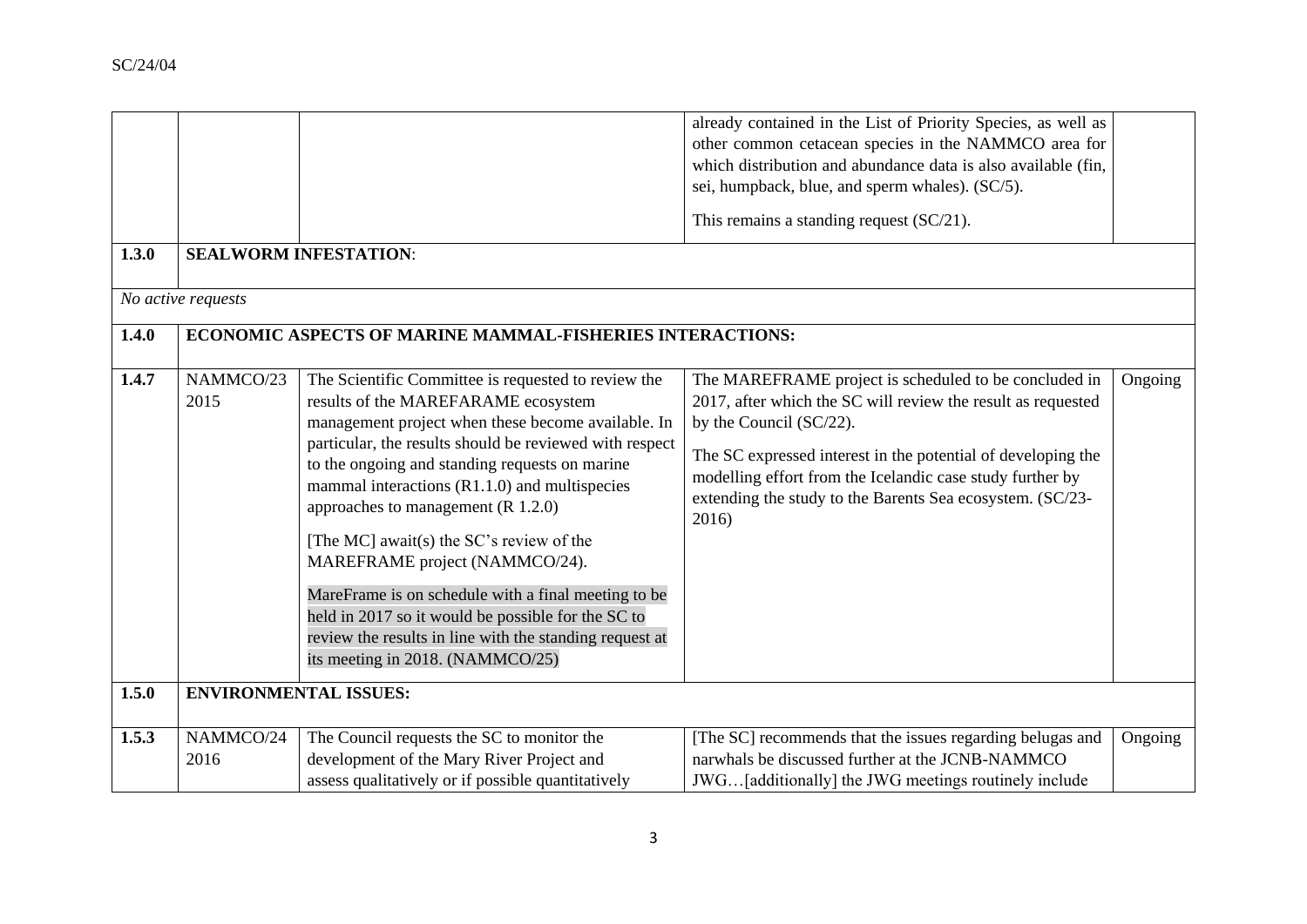|       |                   | the likely impact and consequences on marine<br>mammals in the area.                                                                                                                                                                                                                                                                                                                                                                                                                                                                    | information sharing between Canada and Greenland on new<br>human activities that are occurring in either country that<br>could affect narwhals and belugas (SC/23-2016).                                                                               |            |
|-------|-------------------|-----------------------------------------------------------------------------------------------------------------------------------------------------------------------------------------------------------------------------------------------------------------------------------------------------------------------------------------------------------------------------------------------------------------------------------------------------------------------------------------------------------------------------------------|--------------------------------------------------------------------------------------------------------------------------------------------------------------------------------------------------------------------------------------------------------|------------|
| 1.5.4 | NAMMCO/25<br>2017 | Committed to furthering its ecosystem approach to<br>the management of marine mammals, and<br>recognising the range of anthropogenic pressures<br>facing North Atlantic marine mammals associated<br>with the climate and environmental changes taking<br>place, the Council requests the SC to advise on the<br>best process to investigate the effects of non-hunting<br>related anthropogenic stressors on marine mammal<br>populations, including the cumulative impacts of<br>global warming, by-catch, pollution and disturbance. |                                                                                                                                                                                                                                                        | <b>NEW</b> |
| 1.6.0 |                   | <b>MANAGEMENT PROCEDURES:</b>                                                                                                                                                                                                                                                                                                                                                                                                                                                                                                           |                                                                                                                                                                                                                                                        |            |
| 1.6.4 | NAMMCO/24<br>2016 | The SC has recommended that catch statistics include<br>correction for struck but lost animals for different<br>seasons, areas, and catch operations. NAMMCO<br>Council request the SC and the Hunting Committee to<br>provide advice on the best methods for collection of<br>the desired statistics on losses.                                                                                                                                                                                                                        | SL rates based on hunter interviews are often not reliable<br>enough for use in assessmentsthe best method for<br>collecting SL data was using observers in the different types<br>hunts, as SL rates vary between species and hunts (SC/23-<br>2016). | Ongoing    |
| 1.6.5 | NAMMCO/25<br>2017 | Greenland requests that struck and loss rates are<br>subtracted from future advice on sustainable removals<br>in Greenland, with the advice being given as total<br>allowable landings.                                                                                                                                                                                                                                                                                                                                                 |                                                                                                                                                                                                                                                        | <b>NEW</b> |
| 1.7.0 | (NASS):           |                                                                                                                                                                                                                                                                                                                                                                                                                                                                                                                                         | MONITORING MARINE MAMMAL STOCK LEVELS AND TRENDS IN STOCKS /NORTH ATLANTIC SIGHTINGS SURVEYS                                                                                                                                                           |            |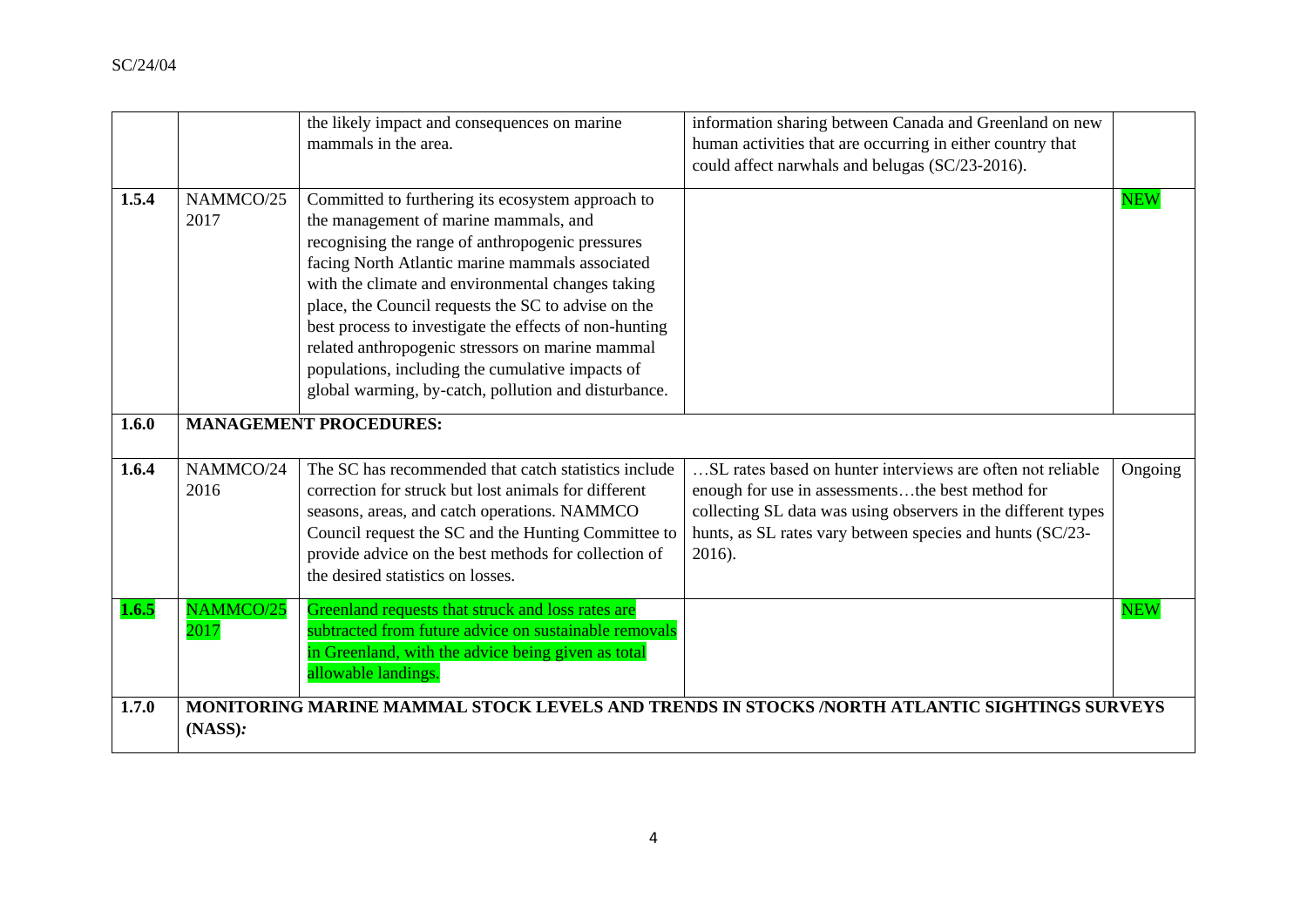| 1.7.11 | NAMMCO/16          | Once the survey has been completed, the Committee         | This request is being addressed with the near completion of       | Complete |
|--------|--------------------|-----------------------------------------------------------|-------------------------------------------------------------------|----------|
|        | 02-2007            | requested the Scientific Committee to develop             | most of the analyses of T-NASS minke whale survey data.           |          |
|        |                    | estimates of abundance and trends as soon as possible,    | Abundance estimates for fin whales have been finalized            | (NAMM    |
|        |                    | with the primary target species (fin, minke and pilot     | (Icelandic-Faroese shipboard and Greenland aerial T-NASS          | CO/25    |
|        |                    | whales) as a first priority, and secondary target species | surveys) or are on their way (Norway shipboard T-NASS             |          |
|        |                    | as a second priority.                                     | survey). Some progress has been made in the analyses of pilot     |          |
|        |                    |                                                           | whale data, although further analyses are warranted, which        |          |
|        |                    |                                                           | will be presented to the next AE WG in October 2009.              |          |
|        |                    |                                                           | $(SC/16)$ .                                                       |          |
|        |                    |                                                           | Estimates of abundance for some key species are available         |          |
|        |                    |                                                           | and referred to in the SC report (SC/17).                         |          |
|        |                    |                                                           | Regarding <b>R-1.7.11</b> , the SC awaits results of NASS2015 and |          |
|        |                    |                                                           | expects that these will allow for the development of an           |          |
|        |                    |                                                           | abundance estimate, and will be incorporated into the trend       |          |
|        |                    |                                                           | analysis. (SC/22)                                                 |          |
| 1.7.12 |                    | Greenland requests the SC to give information on          | The SC noted this new request, and will consider this again       | Ongoing  |
|        |                    | sustainable yield based on new abundance estimates        | after T-NASS2015. (SC/21)                                         |          |
|        |                    | expected from TNASS2015 for all large baleen whales       |                                                                   |          |
|        |                    | in West Greenland waters (NAMMCO 22).                     |                                                                   |          |
| 1.8.0  | <b>OTHER:</b>      |                                                           |                                                                   |          |
|        |                    |                                                           |                                                                   |          |
|        | No active requests |                                                           |                                                                   |          |
| 2.1.0  |                    | <b>HARP AND HOODED SEALS</b>                              |                                                                   |          |
|        |                    |                                                           |                                                                   |          |
| 2.1.4  | NAMMCO/12          | Management Committee noted that new<br>The                | An update of the stock status of North Atlantic hooded seals      | Standing |
|        | 03-2003            | information recently had become available on the          | had been made by the WGHARP at its 2008 meeting, which            |          |
|        |                    | abundance of harp seals in the Greenland Sea and the      | in turn had been endorsed by the Committee. The SC notes          |          |
|        |                    | Northwest Atlantic. In addition new information is        | that this is a standing request that will be taken up again when  |          |
|        |                    | available on movements and stock delineation of harp      | new data become available.                                        |          |
|        |                    | seals in the Greenland, Barents and White seas. The       |                                                                   |          |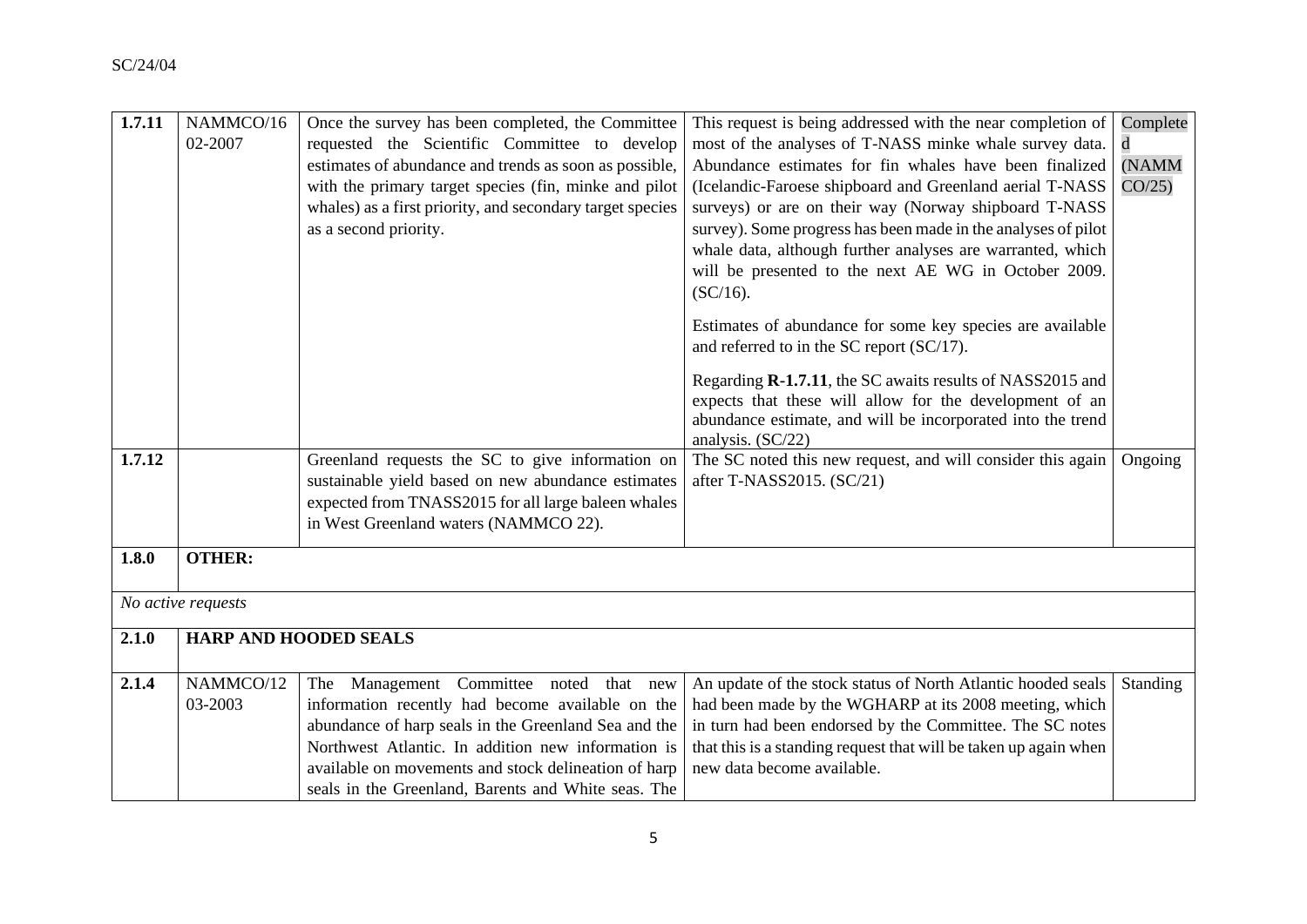|       |                      | Management Committee therefore reiterated its<br>previous request to the Scientific Committee to<br>regularly update the stock status of North Atlantic harp<br>and hooded seals as new information becomes<br>available. The Management Committee noted the<br>likely impact of increasing abundance of these species<br>on fish stocks. For harp seals in the Northwest<br>Atlantic, the immediate management objective is to<br>maintain the stocks at their present levels of<br>abundance.                                         | Considering that the population in the Greenland Sea in 2007<br>is still well below Nlim, and the results of the 2007 survey<br>were similar to those in 2005, the SC reiterates its<br>recommendation from SC 14 that the catches in the<br>Greenland Sea be restricted to necessary scientific catches<br>and to satisfy local needs at roughly current levels. (SC/16).<br>Updates on harp & hooded seals from WGHARP were<br>presented at SC/20.<br>The essential information for replying is anticipated to come<br>from the planned 2018 survey $SC/23$ .                                                                                                                                                                                                                                                                                                                                                                                                                                                                                         |         |
|-------|----------------------|-----------------------------------------------------------------------------------------------------------------------------------------------------------------------------------------------------------------------------------------------------------------------------------------------------------------------------------------------------------------------------------------------------------------------------------------------------------------------------------------------------------------------------------------|---------------------------------------------------------------------------------------------------------------------------------------------------------------------------------------------------------------------------------------------------------------------------------------------------------------------------------------------------------------------------------------------------------------------------------------------------------------------------------------------------------------------------------------------------------------------------------------------------------------------------------------------------------------------------------------------------------------------------------------------------------------------------------------------------------------------------------------------------------------------------------------------------------------------------------------------------------------------------------------------------------------------------------------------------------|---------|
| 2.1.9 | NAMMCO/16<br>02-2007 | The commission requested the SC to investigate<br>possible reasons for the apparent decline of Greenland<br>Sea stock of hooded seals; and assess the status of the<br>stock on basis of the results from the planned survey<br>in 2007.<br>The Management Committee recommended that<br>Council ask the Secretariat to review its cooperation<br>with ICES in light of the Scientific Committee work<br>on harp and hooded seals. It further underlined the<br>importance in getting answers to request $R$ 2.1.9<br>(NAMMCO/22-2013). | This request was forwarded to the ICES-NAFO WG, which<br>dealt with this request at its meeting in Tromsø in 2008.<br>$(SC/15)$ .<br>On the basis of the conclusion of this group, the SC concludes<br>that the reasons for the decline of the stock are still not<br>understood. A reduction in extent and concentration of drift<br>ice has occurred in the Greenland Sea between Greenland and<br>the Jan Mayen Island. These changes must have resulted in<br>substantial changes in breeding habitat for the Greenland Sea<br>populations of harp and hooded seals.<br>The SC appreciates the efforts made by Norwegian and<br>cooperating scientists to address the questions related to the<br>apparent decline of hooded seals in the Greenland Sea. It<br>strongly recommends that these activities are given high<br>priority in the coming years. $(SC/16)$<br>The SC advises the Council that a more formal cooperation<br>between ICES and NAMMCO on harp and hooded seals such<br>as through the ICES WGHARP would be desirable, and that | Ongoing |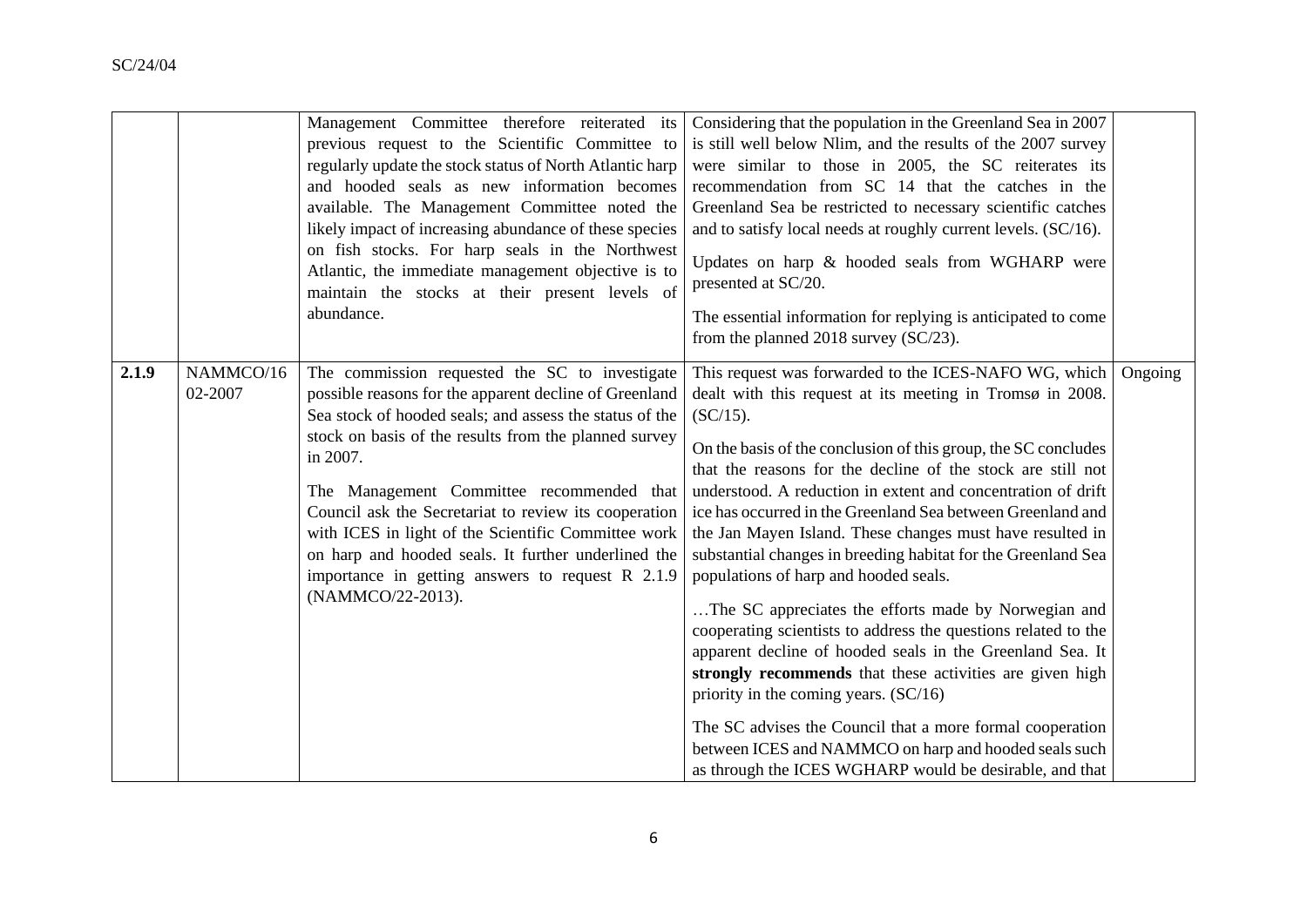|        |                      |                                                                                                                                                                                                                                                                                                                                                                                                                                                                                                                                                                                                                                                                                                                                                                                                                                                                                        | a formal request to ICES for such cooperation could be sent<br>$(SC/20-2013)$ .<br>The SC was informed that ICES and the North Atlantic<br>Fisheries Organization (NAFO) have accepted NAMMCO's<br>request to join the WGHARP (SC/22-2015).<br>The essential information for replying is anticipated to come<br>from the planned 2018 survey. The possible effects of the<br>2007 protection may be seen in 2018 (SC/23).                                                                                                                                                                                                                                                                                                                                                                                                                                                                 |          |
|--------|----------------------|----------------------------------------------------------------------------------------------------------------------------------------------------------------------------------------------------------------------------------------------------------------------------------------------------------------------------------------------------------------------------------------------------------------------------------------------------------------------------------------------------------------------------------------------------------------------------------------------------------------------------------------------------------------------------------------------------------------------------------------------------------------------------------------------------------------------------------------------------------------------------------------|-------------------------------------------------------------------------------------------------------------------------------------------------------------------------------------------------------------------------------------------------------------------------------------------------------------------------------------------------------------------------------------------------------------------------------------------------------------------------------------------------------------------------------------------------------------------------------------------------------------------------------------------------------------------------------------------------------------------------------------------------------------------------------------------------------------------------------------------------------------------------------------------|----------|
| 2.1.10 | NAMMCO/17<br>09-2008 | The SC is requested to provide advice on Total<br>Allowable Catches for the management of harp seals<br>and the establishment of a quota system for the<br>common stocks between Norway and the Russian<br>Federation, leaving full freedom to the Committee to<br>decide on the best methods to determine this parameter<br>based on an ecosystem approach.<br>For clarification, the Management Committee for<br>Seals and Walruses wished to specify to the Scientific<br>Committee that the "ecosystem approach" to<br>management for one species involves the use of<br>information about predation from or on other species<br>when quotas are set, but multi-species modelling is not<br>yet at a stage where this can be effected. The TAC are<br>estimated by the Scientific Committee whereas quotas<br>are traditionally set bilaterally by hunting nations<br>(NAMMCO 18). | The Committee notes that in October 2008, ICES provided<br>advice that was used to set the 2009 quotas for northeast<br>Atlantic harp seals by the Joint Norwegian Russian Fisheries<br>Commission. The SC endorses at its present meeting the<br>advice provided.<br>Dividing the total removals for each population into national<br>allocations is traditionally carried out through bilateral<br>negotiations in the Joint Norwegian Russian Fisheries<br>Commission. Therefore the SC feels it needs clarification<br>from the Council on the request of the establishment of a<br>quota system. The SC also wishes a clarification from<br>Council about the definition of "ecosystem approach" in the<br>establishment of a quota system as stated in the request R-<br>2.1.10. (SC/16).<br>Updates on TACs for harp & hooded seals from WGHARP<br>were presented at SC/23 (2016). | Standing |
| 2.3.0  | <b>RINGED SEALS:</b> |                                                                                                                                                                                                                                                                                                                                                                                                                                                                                                                                                                                                                                                                                                                                                                                                                                                                                        |                                                                                                                                                                                                                                                                                                                                                                                                                                                                                                                                                                                                                                                                                                                                                                                                                                                                                           |          |
| 2.3.1  | NAMMCO/5<br>02-1995  | To advise on stock identity of ringed seals for<br>management purposes and to assess abundance in each                                                                                                                                                                                                                                                                                                                                                                                                                                                                                                                                                                                                                                                                                                                                                                                 | The Scientific Committee established a Working Group on<br>Ringed Seals. The Scientific Committee considered the                                                                                                                                                                                                                                                                                                                                                                                                                                                                                                                                                                                                                                                                                                                                                                          | Ongoing  |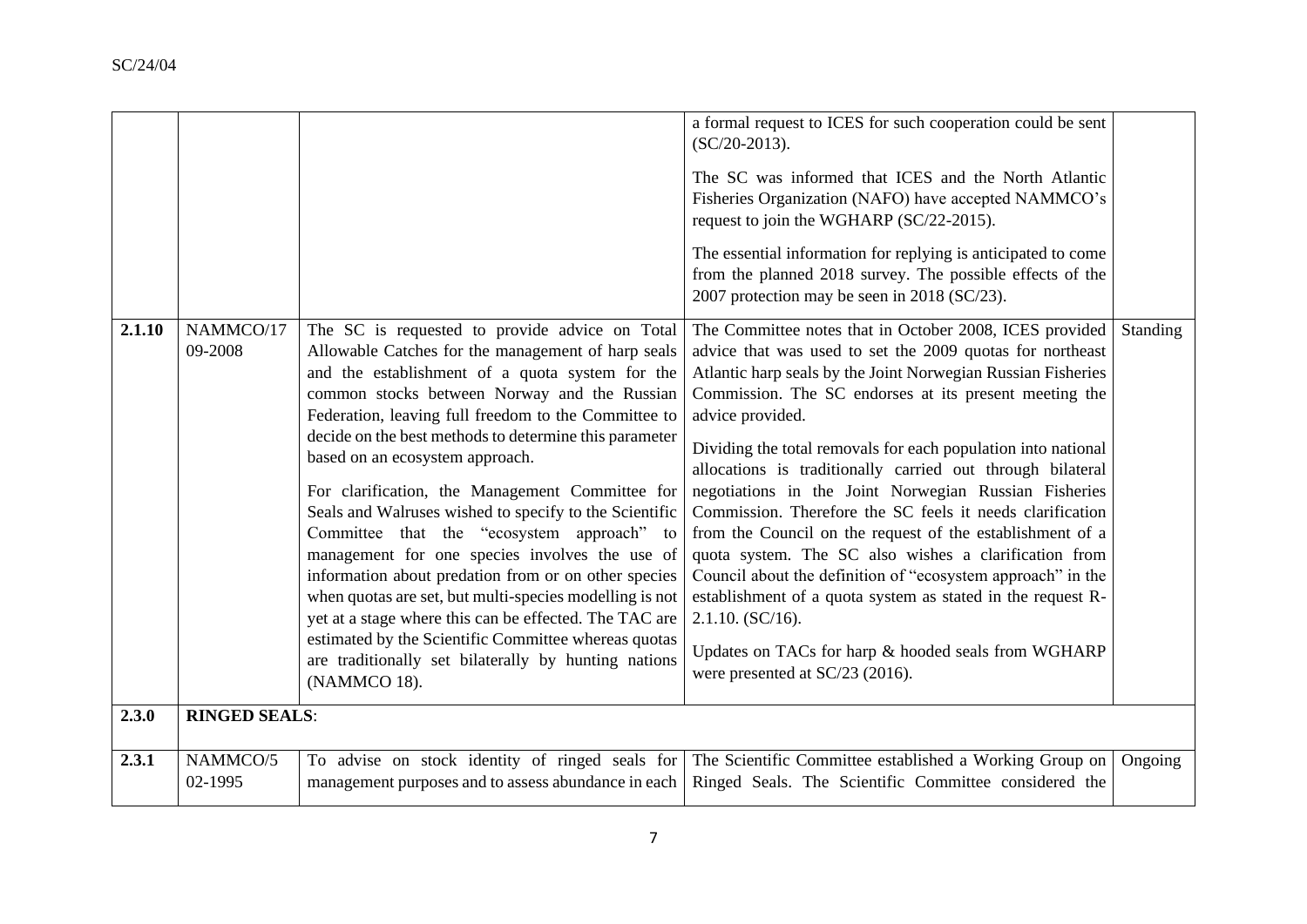|       |                     | stock area, long-term effects on stocks by present<br>removals in each stock area, effects of recent<br>environmental changes (i.e. disturbance, pollution)<br>and changes in the food supply, and interactions with<br>other marine living resources.<br>The Management Committee endorsed again this<br>request as a standing request. (NAMMCO 19)<br>The Management Committee took note of the report<br>from the Scientific Committee and endorsed the idea<br>of a Working Group in 2015 or later when enough<br>information is available (NAMMCO 22).<br>The MC recommended that Greenland continue the<br>genetic work and planned survey, and encouraged<br>Greenland to take a precautionary stand and protect the<br>Ilulissat population until more information is<br>available. (NAMMCO 24) | report of the Working Group and provided advice to Council.<br>They also provided recommendations for future research.<br>$(SC/5)$ .<br>The SC noted that there is currently very little information on<br>stock structure and stock size to consider in relation to both<br>requests (2.3.1 and 2.3.2). Some movement information<br>exists, but these do not give enough information to have<br>understanding of population structure.<br>The SC suggested that a Working Group be considered in the<br>next few years (2015 or later). The WG could look into<br>movements (from the available satellite tagging data) versus<br>where catches are occurring in relation to stock structure. It<br>may also be important to assess this species in light of climate<br>change and changing ice conditions. The SC notes that it is<br>very difficult to obtain the desired information on this<br>species. The Arctic Council recently held a meeting on ringed<br>seals, and it was suggested that the SC considers, at its next<br>meeting, the report from that meeting, and data availability,<br>and considers then the need for a WG (SC/20).<br>still not enough informationThe SC recommended<br>research (genetics, surveys) that will help towards<br>responding to R-2.3.1 ( $SC/22$ )<br>new abundance estimates and information on stock<br>structure that have been previously recommended would be<br>the most helpful in answering $[2.3.1$ and $2.3.2]$ (SC/23-2016) |         |
|-------|---------------------|---------------------------------------------------------------------------------------------------------------------------------------------------------------------------------------------------------------------------------------------------------------------------------------------------------------------------------------------------------------------------------------------------------------------------------------------------------------------------------------------------------------------------------------------------------------------------------------------------------------------------------------------------------------------------------------------------------------------------------------------------------------------------------------------------------|------------------------------------------------------------------------------------------------------------------------------------------------------------------------------------------------------------------------------------------------------------------------------------------------------------------------------------------------------------------------------------------------------------------------------------------------------------------------------------------------------------------------------------------------------------------------------------------------------------------------------------------------------------------------------------------------------------------------------------------------------------------------------------------------------------------------------------------------------------------------------------------------------------------------------------------------------------------------------------------------------------------------------------------------------------------------------------------------------------------------------------------------------------------------------------------------------------------------------------------------------------------------------------------------------------------------------------------------------------------------------------------------------------------------------------------------------------------------------------------|---------|
| 2.3.2 | NAMMCO/7<br>05-1997 | The Scientific Committee was requested to advise on<br>what scientific studies need to be completed to<br>evaluate the effects of changed levels of removals of<br>ringed seals in West and East Greenland.                                                                                                                                                                                                                                                                                                                                                                                                                                                                                                                                                                                             | It was noted that the exploitation level of ringed seals in<br>Greenland has shown considerable variability over decades<br>in this century. The Scientific Committee chose to focus on<br>scenarios where exploitation is raised by more than twice the<br>level reported in recent years. The Scientific Committee then                                                                                                                                                                                                                                                                                                                                                                                                                                                                                                                                                                                                                                                                                                                                                                                                                                                                                                                                                                                                                                                                                                                                                                | Ongoing |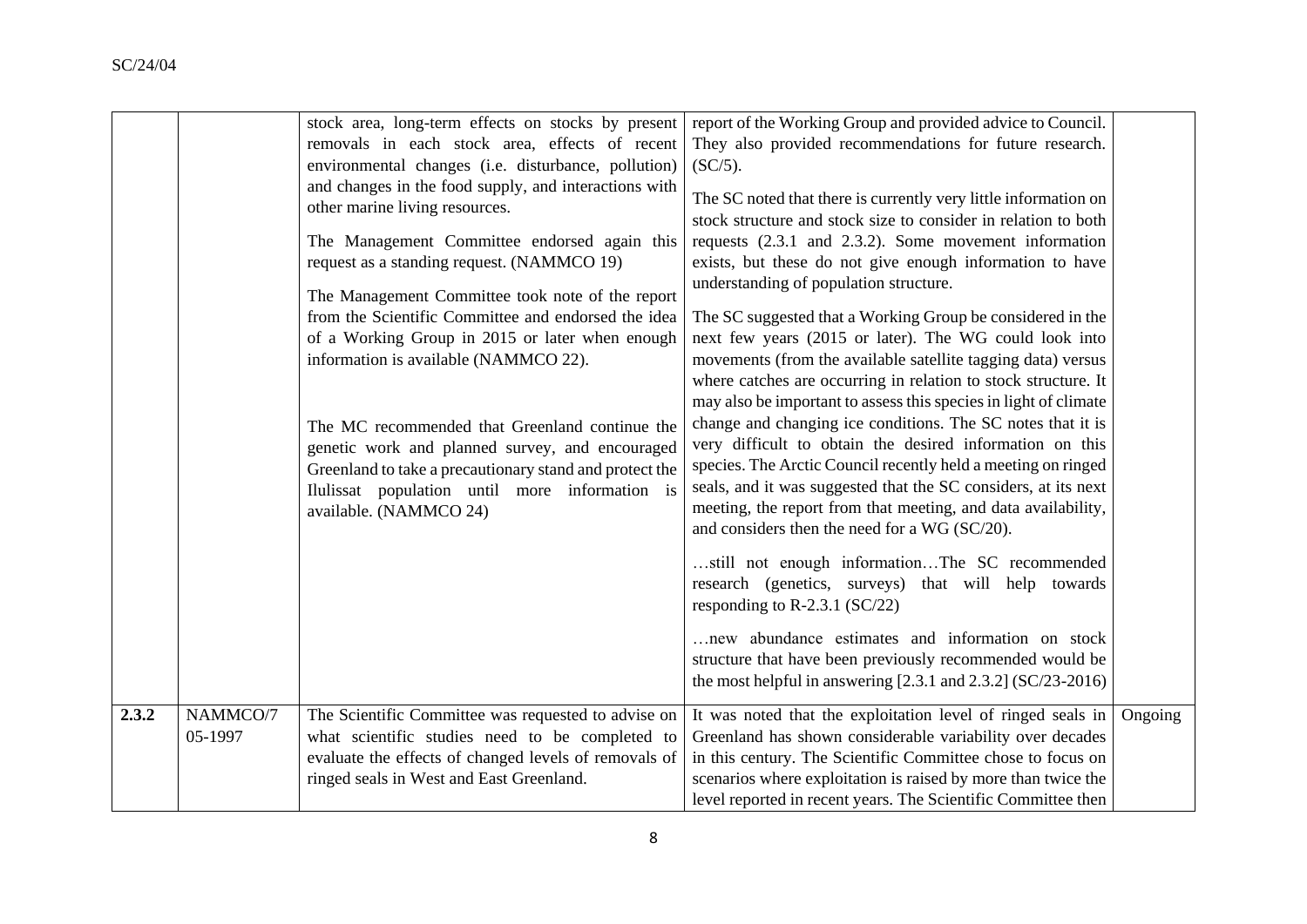|       |                      | The Management Committee endorsed again this<br>request as a standing request. (NAMMCO 19)<br>See 2.3.1 for update from NAMMCO 22.                                                                                                                                                                                                                                                                                                                                                                                                                                                                                                                                                                                                                                                                                                                | identified the main gaps in knowledge, and recommended<br>research required to address them. (SC/6).<br>See 2.3.1 for update from SC/20.<br>The SC reiterated that data on this species is sparse and a full<br>assessment is not possible. The SC recommends that a future<br>WG should await results of ongoing tagging studies in central<br>West Greenland, and future genetics studies to elucidate<br>information on population structure (SC/21).<br>new abundance estimates and information on stock<br>structure that have been previously recommended would be<br>the most helpful in answering $[2.3.1$ and $2.3.2]$ (SC/23-2016)                                        |
|-------|----------------------|---------------------------------------------------------------------------------------------------------------------------------------------------------------------------------------------------------------------------------------------------------------------------------------------------------------------------------------------------------------------------------------------------------------------------------------------------------------------------------------------------------------------------------------------------------------------------------------------------------------------------------------------------------------------------------------------------------------------------------------------------------------------------------------------------------------------------------------------------|-------------------------------------------------------------------------------------------------------------------------------------------------------------------------------------------------------------------------------------------------------------------------------------------------------------------------------------------------------------------------------------------------------------------------------------------------------------------------------------------------------------------------------------------------------------------------------------------------------------------------------------------------------------------------------------|
| 2.4.0 | <b>GREY SEALS:</b>   |                                                                                                                                                                                                                                                                                                                                                                                                                                                                                                                                                                                                                                                                                                                                                                                                                                                   |                                                                                                                                                                                                                                                                                                                                                                                                                                                                                                                                                                                                                                                                                     |
| 2.4.2 | NAMMCO/11<br>02-2002 | The Management Committee noted that there has been<br>a decline in the numbers of grey seals around Iceland,<br>possibly due to harvesting at rates that are not<br>sustainable. The Scientific Committee had previously<br>provided advice in response to a request to review and<br>assess abundance and stock levels of grey seals in the<br>North Atlantic, with an emphasis on their role in the<br>marine ecosystem in general, and their significance as<br>a source of nematodal infestations in fish in particular<br>(NAMMCO 1995). Given the apparent stock decline<br>in Iceland, an apparent increase in Southwest Norway<br>and in the United Kingdom, and the fact that this<br>species interact with fisheries in three NAMMCO<br>member countries, the Management Committee<br>recommended that the Scientific Committee provide | The Working Group on Grey Seals met in April 2003 and<br>Ongoing<br>completed an initial assessment of stocks around Norway,<br>Iceland, Great Britain and the Baltic. (SC/11).<br>The SC recommends:<br>Establishment and/or continuation of standardised<br>and regular monitoring programmes for seal<br>abundance in all countries, including<br>the<br>development of appropriate survey methods.<br>Securing catch records and associated data from<br>hunted seals.<br>Quantification and standardisation of methods to<br>estimate struck and lost and by-catch.<br>Population assessment of both species in Russia.<br>Survey of harbour seals along the coast of Iceland. |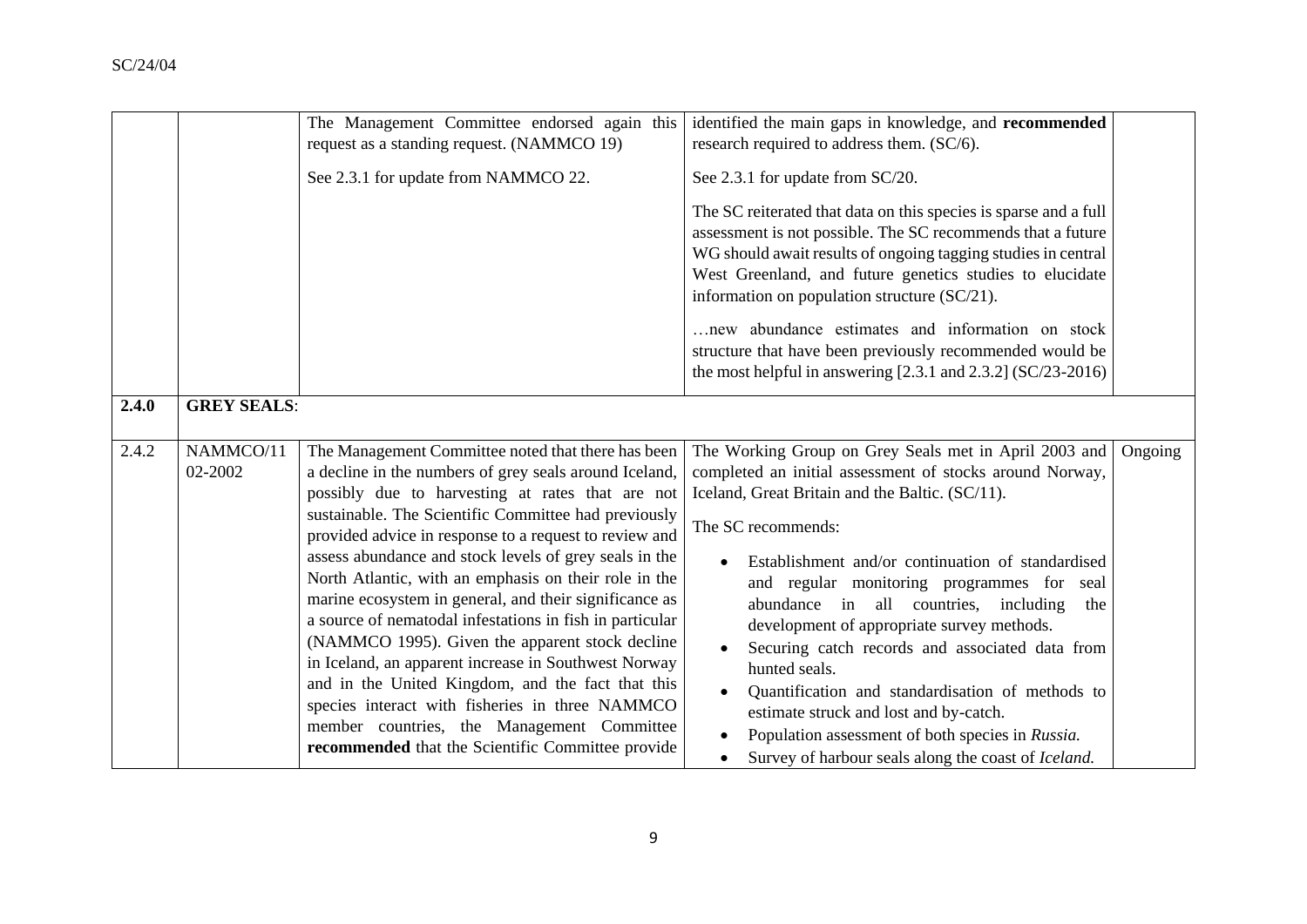| a new assessment of grey seal stocks throughout the<br>North Atlantic.<br>The Management Committee took note of the report<br>from the Scientific Committee and endorsed that the<br>Working Group on Grey and Harbour Seals meet in<br>2014/2015 in order to finalise requests 2.4.2 and 2.5.2.<br>(NAMMCO 22). | Studies to identify the population structure of<br>Norwegian harbour seals.<br>Exploration of the south-eastern Greenland coast for<br>$\bullet$<br>the presence of harbour and grey seals.<br>Estimation of the stock identity, size, distribution and<br>$\bullet$<br>structure of the <i>Faroese</i> population of grey seals.<br>Completion of the ongoing genetic analyses of grey<br>$\bullet$<br>seal population structures for the north Atlantic<br>including new samples from the Faroe Islands.<br>The SC furthermore recommends |
|------------------------------------------------------------------------------------------------------------------------------------------------------------------------------------------------------------------------------------------------------------------------------------------------------------------|---------------------------------------------------------------------------------------------------------------------------------------------------------------------------------------------------------------------------------------------------------------------------------------------------------------------------------------------------------------------------------------------------------------------------------------------------------------------------------------------------------------------------------------------|
|                                                                                                                                                                                                                                                                                                                  | Development of common sampling protocols for all<br>areas in the North Atlantic in preparation for<br>epidemic disease outbreaks, including establishment<br>of blood serum stores for seals sampled.<br>Compilation of a database of samples stored in the<br>$\bullet$<br>NAMMCO countries. (SC/18)                                                                                                                                                                                                                                       |
|                                                                                                                                                                                                                                                                                                                  | The SC recommended that the Grey and Harbour Seals WG<br>meet in 2014, reflecting the recommendations to finalise the<br>request 2.4.2. (SC/19 and reiterated at SC/20)                                                                                                                                                                                                                                                                                                                                                                     |
|                                                                                                                                                                                                                                                                                                                  | A Coastal Seals WG meeting has been tentatively scheduled<br>for February 2016 to address R-2.4.2 and R-2.5.2. By<br>February 2016, the CSWG will likely have bycatch estimates<br>and a new complete grey seal estimate in Norway for<br>consideration at the meeting (SC/21).                                                                                                                                                                                                                                                             |
|                                                                                                                                                                                                                                                                                                                  | The SC recommended that all of the available grey seal data<br>from the Faroes is presented to the CSWG for review. The<br>SC recommends that the CSWG develops specific plans for<br>monitoring grey seals in the Faroes, e.g., obtaining a relative                                                                                                                                                                                                                                                                                       |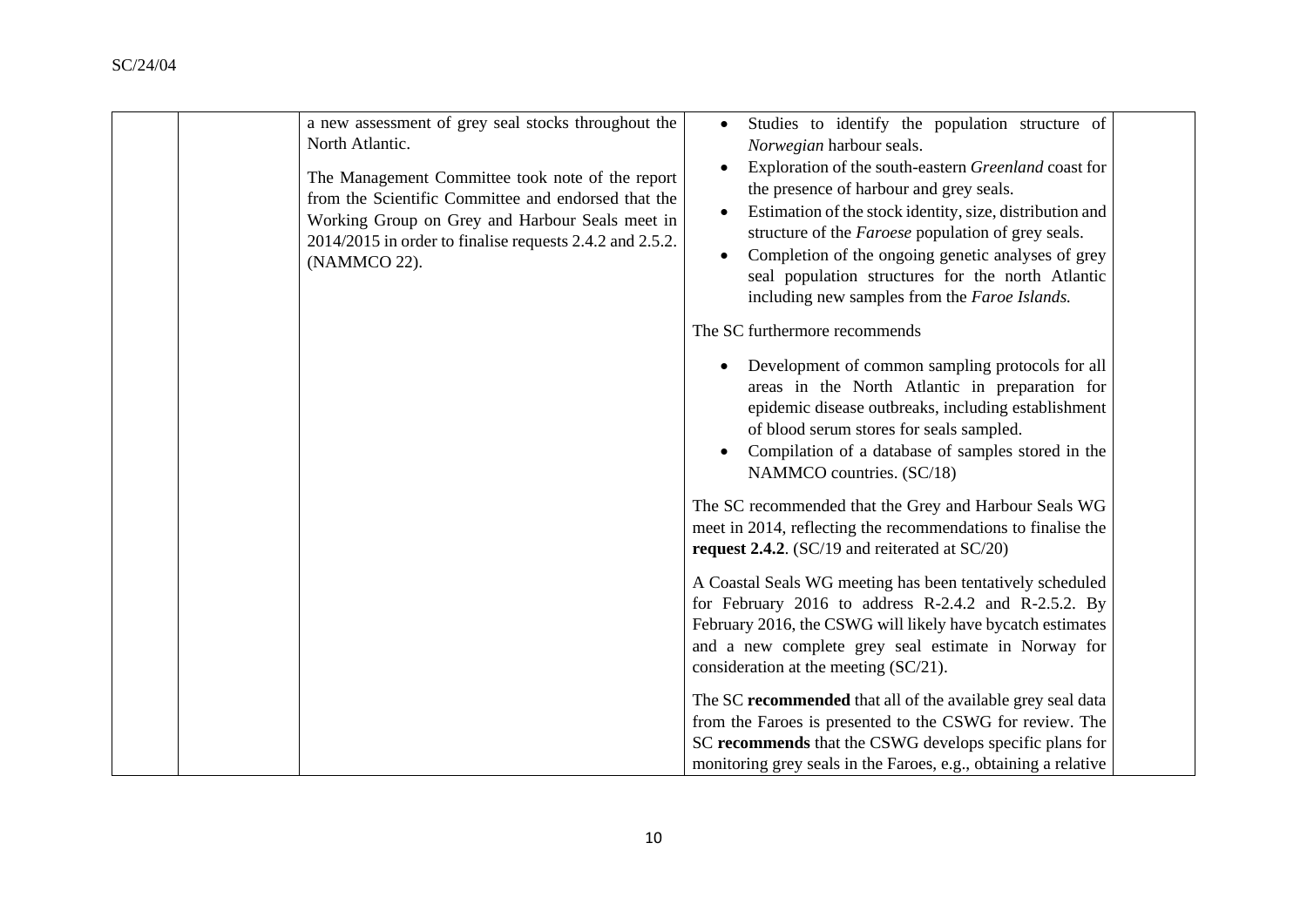|       |                      |                                                                                                                                                       | series of abundance (if a full abundance estimate is not<br>possible at this time).<br>The 2015 abundance estimates from Norway will be<br>available at CSWG. (SC/22-2015)<br>CSWG met in March 2016 and agreed on abundance and<br>trends for the grey seal populations in NA. SC gave specific<br>recommendations for Norway, Iceland and the Faroes Islands<br>with respect to research needs and by-catch issues in all                                                                                                                                       |         |
|-------|----------------------|-------------------------------------------------------------------------------------------------------------------------------------------------------|-------------------------------------------------------------------------------------------------------------------------------------------------------------------------------------------------------------------------------------------------------------------------------------------------------------------------------------------------------------------------------------------------------------------------------------------------------------------------------------------------------------------------------------------------------------------|---------|
|       |                      |                                                                                                                                                       | countries, the Norwegian Management Plans and a<br>monitoring plan in the Faroe Islands (SC/23-2016)                                                                                                                                                                                                                                                                                                                                                                                                                                                              |         |
| 2.5.0 | <b>HARBOUR SEAL</b>  |                                                                                                                                                       |                                                                                                                                                                                                                                                                                                                                                                                                                                                                                                                                                                   |         |
| 2.5.2 | NAMMCO/16<br>02-2007 | The Scientific Committee was asked to conduct a<br>formal assessment of the status of harbour seals around<br>Iceland and Norway as soon as feasible. | At its meeting 2007 (SC/15), the SC recommended that an<br>assessment be conducted in 2010 after the third Norwegian<br>survey, leaving Iceland time for developing a management<br>plan. However, the Norwegian survey will take place in mid-<br>summer 2010, and the results of the survey will probably not<br>be available before early 2011, therefore the SC<br>recommends that an assessment be conducted early 2011.<br>Data on removals are still needed both for Iceland and<br>Norway. (SC/16).<br>The SC reiterated the recommendation that a formal | Ongoing |
|       |                      |                                                                                                                                                       | assessment of harbour seals in all areas be carried out by a<br>WG meeting on coastal seals in 2011. SC recommended that<br>a WG on coastal seals be held to review the Norwegian<br>management plan for grey and harbour seals, to perform<br>assessments for grey and harbour seals in all areas, and to<br>develop a common management model for both species in all<br>areas. The WG should also consider whether the age data<br>from the catch of grey and harbour seals in <i>Iceland</i> would                                                            |         |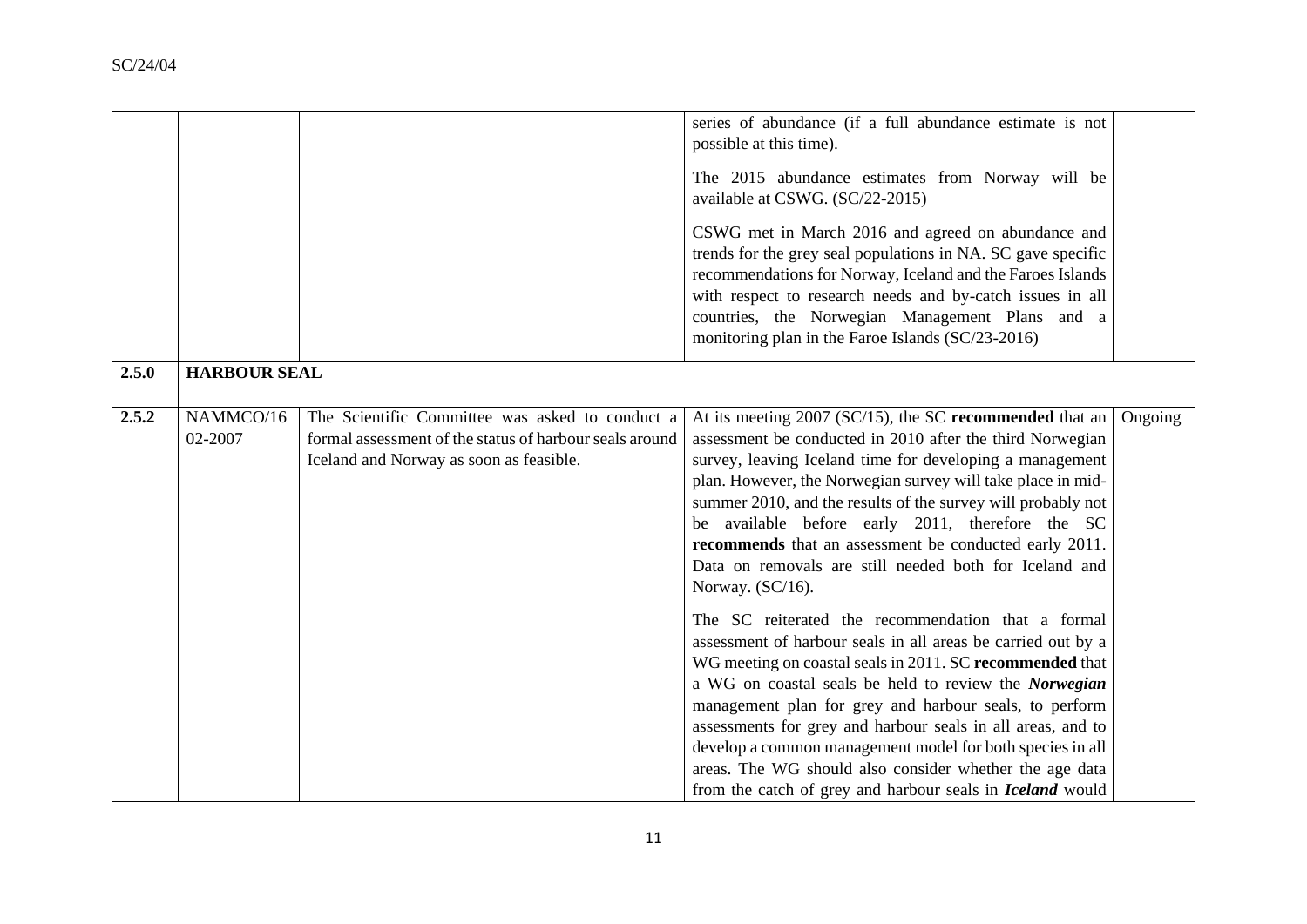|  | improve the assessment. If a meeting is planned for early<br>2011, another meeting is likely required to fulfil the task.<br>(SC/17)                                                                                                                                                                                                                                                                                                                                                                                                                                                                                                                                                                                                                                                                                                                  |
|--|-------------------------------------------------------------------------------------------------------------------------------------------------------------------------------------------------------------------------------------------------------------------------------------------------------------------------------------------------------------------------------------------------------------------------------------------------------------------------------------------------------------------------------------------------------------------------------------------------------------------------------------------------------------------------------------------------------------------------------------------------------------------------------------------------------------------------------------------------------|
|  | The SC recommends:                                                                                                                                                                                                                                                                                                                                                                                                                                                                                                                                                                                                                                                                                                                                                                                                                                    |
|  | Establishment and/or continuation of standardised<br>and regular monitoring programmes for seal<br>abundance in all countries, including the development<br>of appropriate survey methods.<br>Securing catch records and associated data from<br>hunted seals.<br>Quantification and standardisation of methods to<br>estimate struck and lost and by-catch.<br>Population assessment of both species in Russia.<br>$\bullet$<br>Survey of harbour seals along the coast of Iceland.<br>Studies to identify the population structure of<br>Norwegian harbour seals.<br>Exploration of the south-eastern Greenland coast for<br>the presence of harbour and grey seals.<br>Estimation of the stock identity, size, distribution and<br>structure of the <i>Faroese</i> population of grey seals.<br>Completion of the ongoing genetic analyses of grey |
|  | seal population structures for the north Atlantic<br>including new samples from the Faroe Islands.                                                                                                                                                                                                                                                                                                                                                                                                                                                                                                                                                                                                                                                                                                                                                    |
|  | The SC furthermore recommends                                                                                                                                                                                                                                                                                                                                                                                                                                                                                                                                                                                                                                                                                                                                                                                                                         |
|  | Development of common sampling protocols for all<br>$\bullet$<br>areas in the North Atlantic in preparation for epidemic<br>disease outbreaks, including establishment of blood<br>serum stores for seals sampled.                                                                                                                                                                                                                                                                                                                                                                                                                                                                                                                                                                                                                                    |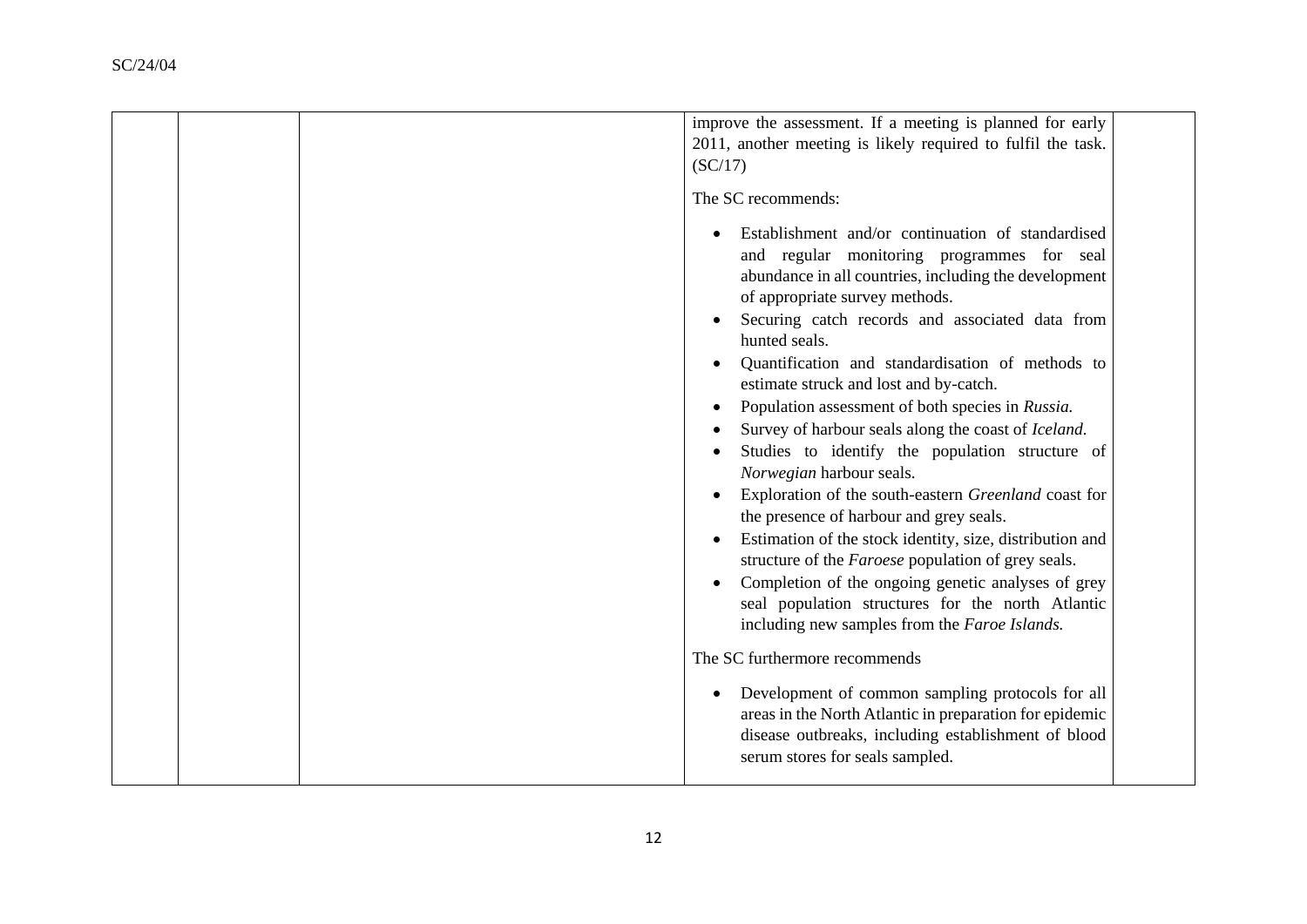|       |                         | The Management Committee agreed to change the<br>geographical focus of this request to entail ALL areas.<br>(NAMMCO 19)                                                                                                                                       | Compilation of a database of samples stored in the<br>$\bullet$<br>NAMMCO countries. (SC/18)<br>The SC recommended that the Grey and Harbour Seals WG<br>meet in 2014, reflecting the recommendations to finalise the<br>request 2.5.2. (SC/19 and reiterated at SC/20)              |         |
|-------|-------------------------|---------------------------------------------------------------------------------------------------------------------------------------------------------------------------------------------------------------------------------------------------------------|--------------------------------------------------------------------------------------------------------------------------------------------------------------------------------------------------------------------------------------------------------------------------------------|---------|
|       |                         | See 2.4.2 for update from NAMMCO 22.                                                                                                                                                                                                                          | A Coastal Seals WG meeting has been tentatively scheduled<br>for February 2016 to address R-2.4.2 and R-2.5.2. By<br>February 2016, the CSWG will likely have bycatch estimates<br>and a new complete grey seal estimate in Norway for<br>consideration at the meeting (SC/21).      |         |
|       |                         |                                                                                                                                                                                                                                                               | CSWG met in March 2016 and agreed on abundance and<br>trends for the harbour seal populations in NA. SC gave<br>specific recommendations for Norway and Iceland with<br>respect to research needs and by-catch issues, and the<br>Norwegian Management Plan (SC/23-2016)             |         |
| 2.6.0 | <b>ATLANTIC WALRUS:</b> |                                                                                                                                                                                                                                                               |                                                                                                                                                                                                                                                                                      |         |
| 2.6.3 | NAMMCO/15<br>03-2006    | The Scientific Committee should provide advice on<br>the effects of human disturbance, including fishing and<br>shipping activities, in particular scallop fishing, on the<br>distribution, behaviour and conservation status of<br>walrus in West Greenland. | With the current actual state of knowledge, the SC is unable<br>to answer this question. The walrus disturbance study on<br>Svalbard will help only in answering the problem of<br>disturbance by tourists. The SC referred, however, to the<br>answer to request 3.4.9. $(SC/16)$ . | Ongoing |
|       |                         | The MC supports the continued planning of the<br>disturbance workshop for beluga and narwhal, and also<br>recommends including walrus (NAMMCO 22; see<br>also R-3.4.9).                                                                                       | Owing to a lack of explicit studies, the SC is not in a strong<br>position to provide advice on the effects of human<br>disturbance on walrus. $(SC/17)$                                                                                                                             |         |
|       |                         |                                                                                                                                                                                                                                                               | With regard to R-2.6.3, the SC noted that there is no new<br>information available to consider this request (SC/20).                                                                                                                                                                 |         |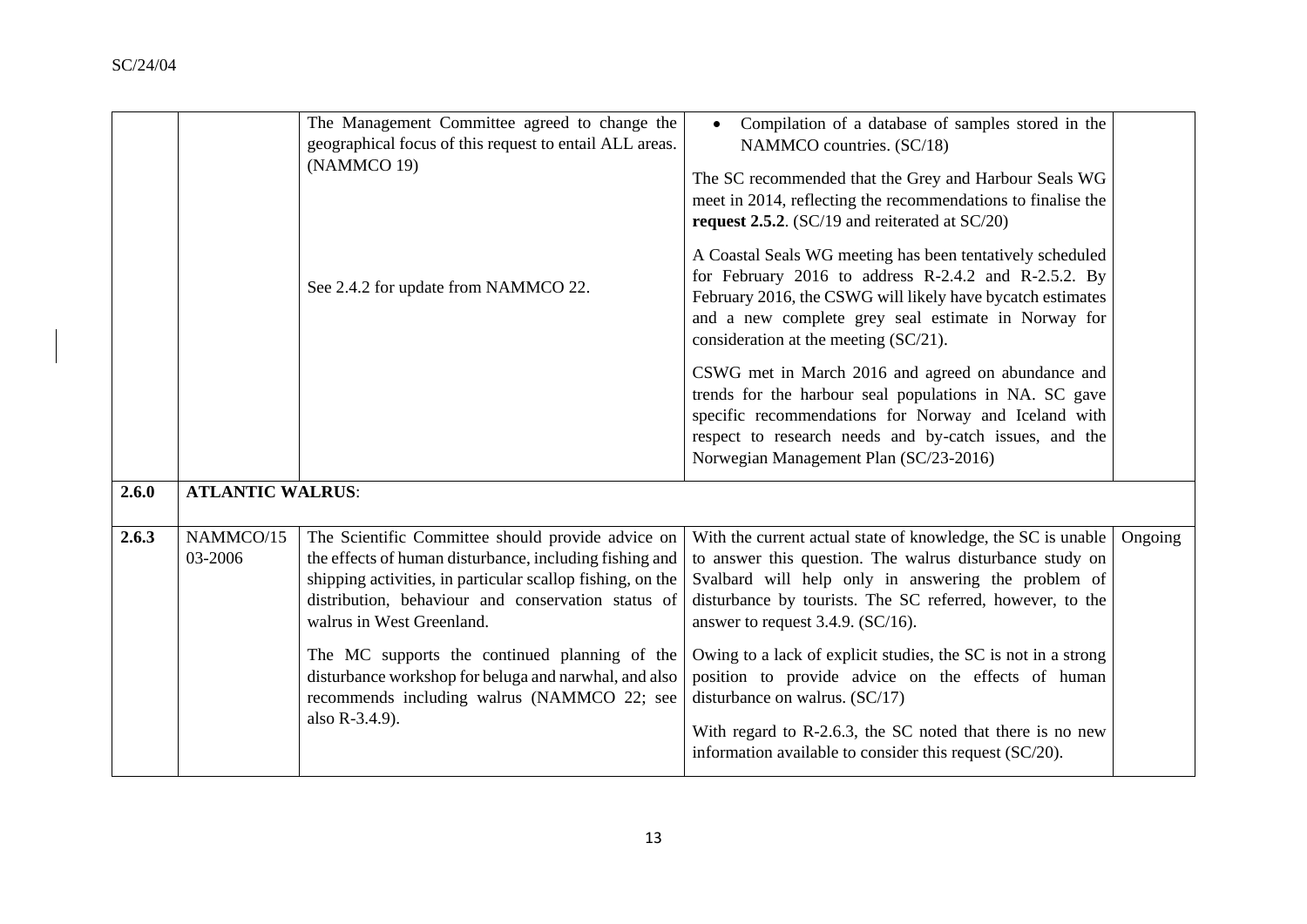|       |                   |                                                                                                                                                                                                                         | Concerns were raised at both the Symposium and the SC<br>meeting about a Canadian mining project currently under<br>development in the Canadian Arctic, the Mary River Project<br>operated by Baffinland Iron Mines Corp It will have severe<br>consequences for the large numbers of marine mammals<br>[including] walruses, with unpredictable consequences for<br>the populations themselves but also for the accessibility to<br>hunting and/or its sustainability.<br>Other industrial activities that were addressed at the<br>symposium as being particularly important as disturbance<br>factors for marine mammals were seismic exploration in<br>Canada, and West and East Greenland. The SC draws the<br>attention of the NAMMCO Council to the potentially severe<br>consequences of these projects. The SC noted that these<br>industrial activities will also likely have impacts on the<br>hunting of these species, and could affect the advice that is<br>given by this SC. $(SC/22-2015)$<br>answered as far as is possible with the information that is<br>currently available. However, this request remains ongoing,<br>and should be considered again when additional specific<br>information is available. (SC/23-2016) |            |
|-------|-------------------|-------------------------------------------------------------------------------------------------------------------------------------------------------------------------------------------------------------------------|------------------------------------------------------------------------------------------------------------------------------------------------------------------------------------------------------------------------------------------------------------------------------------------------------------------------------------------------------------------------------------------------------------------------------------------------------------------------------------------------------------------------------------------------------------------------------------------------------------------------------------------------------------------------------------------------------------------------------------------------------------------------------------------------------------------------------------------------------------------------------------------------------------------------------------------------------------------------------------------------------------------------------------------------------------------------------------------------------------------------------------------------------------------------------------------------------------------------------------------------|------------|
| 2.6.7 | NAMMCO/25<br>2017 | The SC is requested to provide assessments of, and<br>advice on sustainable removals from, all stocks of<br>walrus in Greenland covering the period from 2019 to<br>2023, with the advice for Qaanaaq starting in 2021. |                                                                                                                                                                                                                                                                                                                                                                                                                                                                                                                                                                                                                                                                                                                                                                                                                                                                                                                                                                                                                                                                                                                                                                                                                                                | <b>NEW</b> |
| 3.1.0 | <b>FIN WHALE:</b> |                                                                                                                                                                                                                         |                                                                                                                                                                                                                                                                                                                                                                                                                                                                                                                                                                                                                                                                                                                                                                                                                                                                                                                                                                                                                                                                                                                                                                                                                                                |            |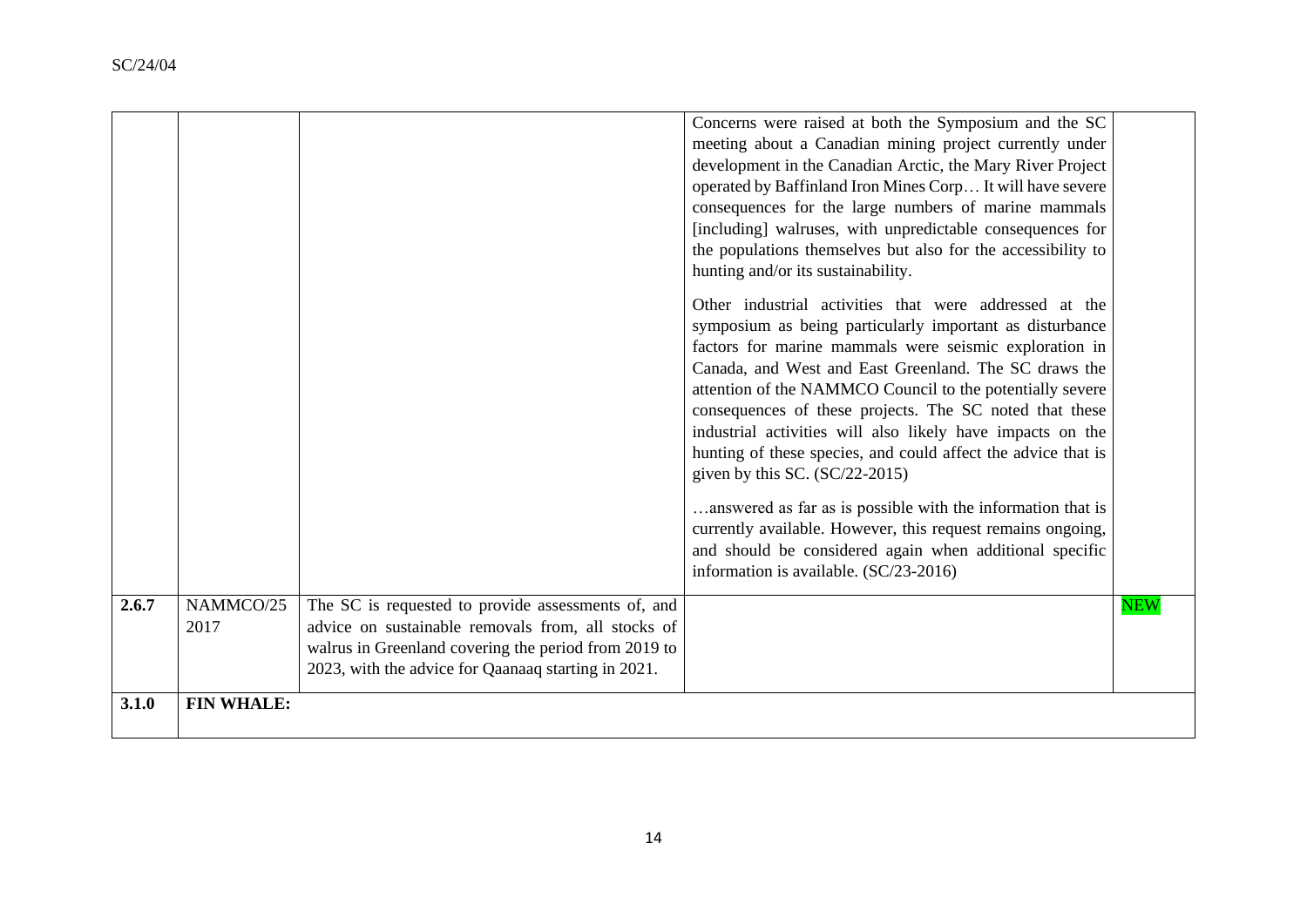| 3.1.7 | NAMMCO 17            | The SC is requested to complete an assessment of fin                                                                                                                                                                                                                                                                                                                                                                                                                                                                                                                                                                                                                                                                                                                                                                                                 | The fin whale assessment has been postponed to after the                                                                                                                                                                                                                                                                                                                                                                                                                                                                                                                                                                                                                                                                                          | Complete |
|-------|----------------------|------------------------------------------------------------------------------------------------------------------------------------------------------------------------------------------------------------------------------------------------------------------------------------------------------------------------------------------------------------------------------------------------------------------------------------------------------------------------------------------------------------------------------------------------------------------------------------------------------------------------------------------------------------------------------------------------------------------------------------------------------------------------------------------------------------------------------------------------------|---------------------------------------------------------------------------------------------------------------------------------------------------------------------------------------------------------------------------------------------------------------------------------------------------------------------------------------------------------------------------------------------------------------------------------------------------------------------------------------------------------------------------------------------------------------------------------------------------------------------------------------------------------------------------------------------------------------------------------------------------|----------|
| amend | 09-2008              | whales in the North Atlantic and also to include an                                                                                                                                                                                                                                                                                                                                                                                                                                                                                                                                                                                                                                                                                                                                                                                                  | completion of the RMP Implementation Assessment of North                                                                                                                                                                                                                                                                                                                                                                                                                                                                                                                                                                                                                                                                                          | d        |
| ed    |                      | estimation of sustainable catch levels in the Central                                                                                                                                                                                                                                                                                                                                                                                                                                                                                                                                                                                                                                                                                                                                                                                                | Atlantic fin whales scheduled for June 2009. The WG on                                                                                                                                                                                                                                                                                                                                                                                                                                                                                                                                                                                                                                                                                            | (NAMM    |
|       | amended              | North Atlantic. This work should be initiated as soon                                                                                                                                                                                                                                                                                                                                                                                                                                                                                                                                                                                                                                                                                                                                                                                                | Large Whale Assessment is scheduled to meet 26-28 January                                                                                                                                                                                                                                                                                                                                                                                                                                                                                                                                                                                                                                                                                         | CO/25    |
|       | NAMMCO/23            | as all estimates become available and before the                                                                                                                                                                                                                                                                                                                                                                                                                                                                                                                                                                                                                                                                                                                                                                                                     | 2010 in Copenhagen with fin whales on its agenda. (SC/16).                                                                                                                                                                                                                                                                                                                                                                                                                                                                                                                                                                                                                                                                                        |          |
|       | amended<br>NAMMCO/24 | meeting of the SC in 2009. Amended (NAMMCO/23)<br>to include "While long-term advice based on the<br>outcome of the RMP Implementation Reviews (with<br>0.60 tuning level) is desirable, shorter term, interim<br>advice may be necessary, depending on the progress<br>within the IWC. This work should be completed before<br>the annual meeting of the SC in 2015."<br>MC endorsed this recommendation for a Large Whale<br>Assessment Working Group to convene in Fall 2014<br>(NAMMCO 22).                                                                                                                                                                                                                                                                                                                                                      | The SC completed an assessment of North Atlantic fin<br>whales at its 2010 meeting (SC/17). The SC considers that an<br>annual strike of up to 154 fin whales from the WI sub-area is<br>sustainable at least for the immediate 5-year period. It noted<br>that the RMP-variant with a 60% tuning level has yet to be<br>simulation-tested for trials involving stock structure<br>uncertainty in the long term, thus it recommends that<br>simulation trials be carried out as soon as possible and the<br>long-term sustainability of the advice be reconsidered in the<br>light of these results.                                                                                                                                              |          |
|       |                      | Iceland noted that it is very important for the LWAWG<br>to occur this autumn and proposed that the MC amend<br>request R-3.1.7 to include the following additional<br>text: "While long-term advice based on the outcome of<br>the RMP Implementation Reviews (with 0.60 tuning<br>level) is desirable, shorter term, interim advice may be<br>necessary, depending on the progress within the IWC.<br>This work should be completed before the annual<br>meeting of the SC in 2015." The MC endorsed the<br>amendment of R-3.1.7 to include this text (NAMMCO)<br>23).<br>At NAMMCO/24, R-3.1.7 was amended to read: The<br>SC should complete an assessment of fin whales in the<br>North Atlantic and also to include an estimation of<br>sustainable catch levels in the Central North Atlantic.<br>A long-term advice based on the new NASS-15 | As the present advice expires in 2015, the NAMMCO SC<br>recommended convening a meeting of the working group on<br>large whale assessments in the autumn of 2014 to provide<br>further management advice on fin whales off Iceland<br>$(SC/20)$ .<br>A Large Whale Assessment meeting was previously planned<br>for Fall 2014. This was postponed to Fall 2015, awaiting<br>work to be completed by the IWC on the fin and minke whale<br>RMP Implementation Reviews. The IWC SC has proposed a<br>workshop in January 2015, and plans to complete this work<br>by the IWC SC 66a meeting in June. Therefore, the<br>NAMMCO LWAWG will plan on meeting in the Fall of<br>2015 in hopes that the work on the IWC SC will be complete<br>$(SC21)$ . |          |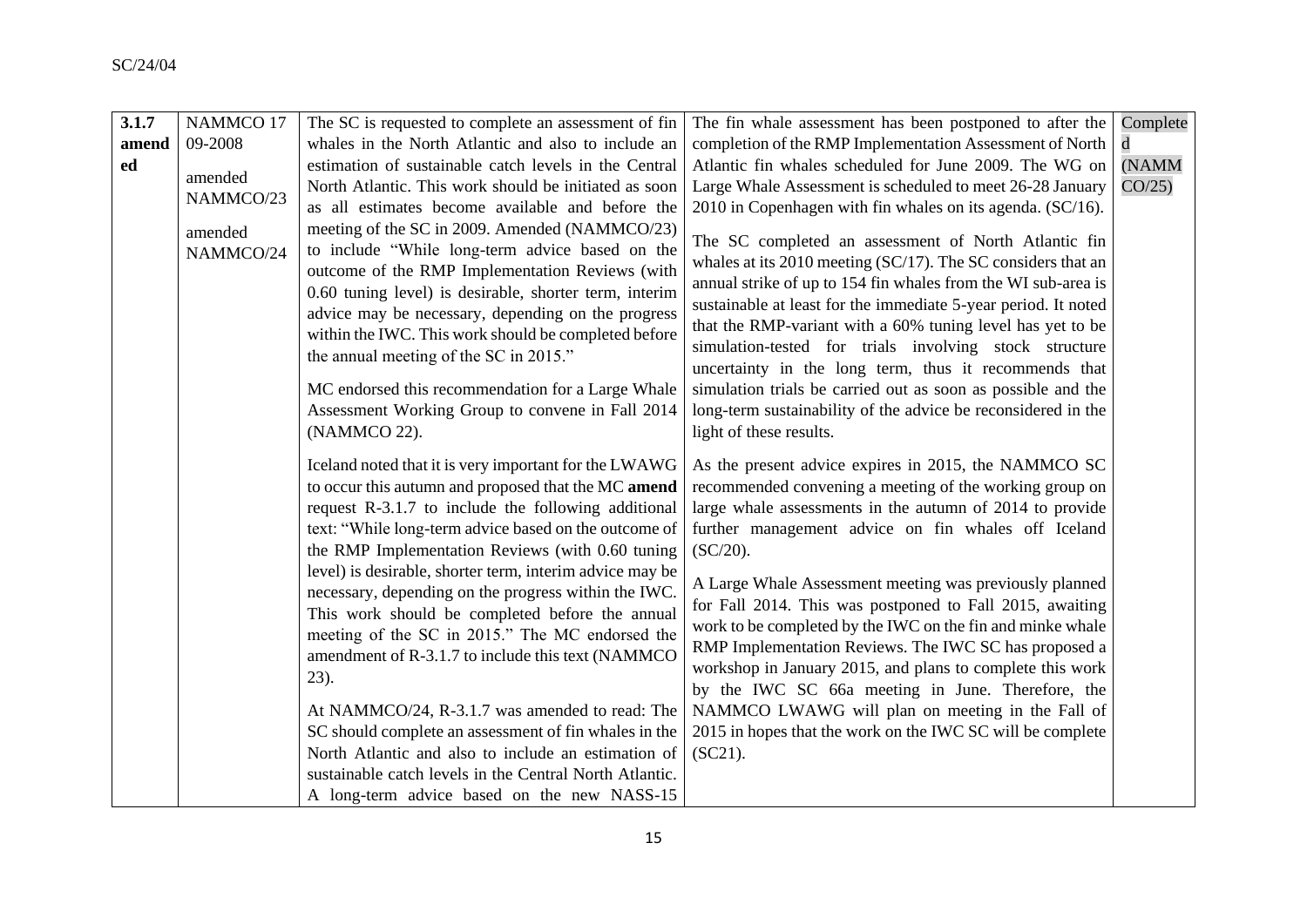|                      |                                              | abundance estimate and the available results from the<br>RMP Implementation Reviews (with 0.60 tuning<br>level) is needed in 2016. (NAMMCO/24)                                                                                                                                                                                                                                                                                                                                                                   | The SC agreed with the advice of the Large Whale<br>Assessment WG and recommended a catch limit of 146 fin<br>whales for fin whales that can be taken anywhere in the<br>$EG+WI$ (East Greenland + West Iceland) region is safe and<br>precautionary, and that this advice should be considered valid<br>for a maximum of 2 years (2016 and 2017). This is interim<br>advice because the most recent abundance estimate is almost<br>10 years old. A new abundance estimate is expected from the<br>NASS2015 conducted this past summer. (SC/22)<br>The SC endorsed the work of the WG and the<br>recommended that a catch limit of 161 fin whales in the WI<br>area and 48 in EI/F area (based on application of the RMP<br>to the EG+WI+EI/F region) is safe and precautionary, and<br>that this advice should be considered valid for a maximum<br>of 8 years (2018 to 2025). (SC/24 Intersess.-2017) |         |
|----------------------|----------------------------------------------|------------------------------------------------------------------------------------------------------------------------------------------------------------------------------------------------------------------------------------------------------------------------------------------------------------------------------------------------------------------------------------------------------------------------------------------------------------------------------------------------------------------|----------------------------------------------------------------------------------------------------------------------------------------------------------------------------------------------------------------------------------------------------------------------------------------------------------------------------------------------------------------------------------------------------------------------------------------------------------------------------------------------------------------------------------------------------------------------------------------------------------------------------------------------------------------------------------------------------------------------------------------------------------------------------------------------------------------------------------------------------------------------------------------------------------|---------|
| 3.2.0                | <b>HUMPBACK WHALE:</b>                       |                                                                                                                                                                                                                                                                                                                                                                                                                                                                                                                  |                                                                                                                                                                                                                                                                                                                                                                                                                                                                                                                                                                                                                                                                                                                                                                                                                                                                                                          |         |
| 3.2.4<br>amend<br>ed | NAMMCO/15<br>03-2006<br>amended<br>NAMMCO/24 | The Commission requested the Scientific Committee<br>to conduct a formal assessment following the<br>completion of the T-NASS.<br>In addition the Scientific Committee is requested to<br>investigate the relationship between the humpback<br>whales summering in West Greenland and other areas<br>and incorporate this knowledge into their estimate of<br>sustainable yields of West Greenland humpback<br>whales.<br>The MC recommends that the Large Whale<br>Assessment working group should not consider | The SC recommended that the preliminary work to conclude<br>such assessment be made in connection with the fin whale<br>assessment meeting and that abundance estimate from all the<br>surveys be made available to that meeting. (SC/15).<br>With reference to the pending request from NAMMCO 15<br>(R-3.2.4) to conduct a formal assessment of humpback<br>whales following the completion of T-NASS 2007, the SC<br>noted that it had completed the assessment for West<br>Greenlandic waters. The SC has not yet initiated assessment<br>in other areas and agreed to seek further guidance from the<br>Council regarding that aspect of the request.                                                                                                                                                                                                                                               | Pending |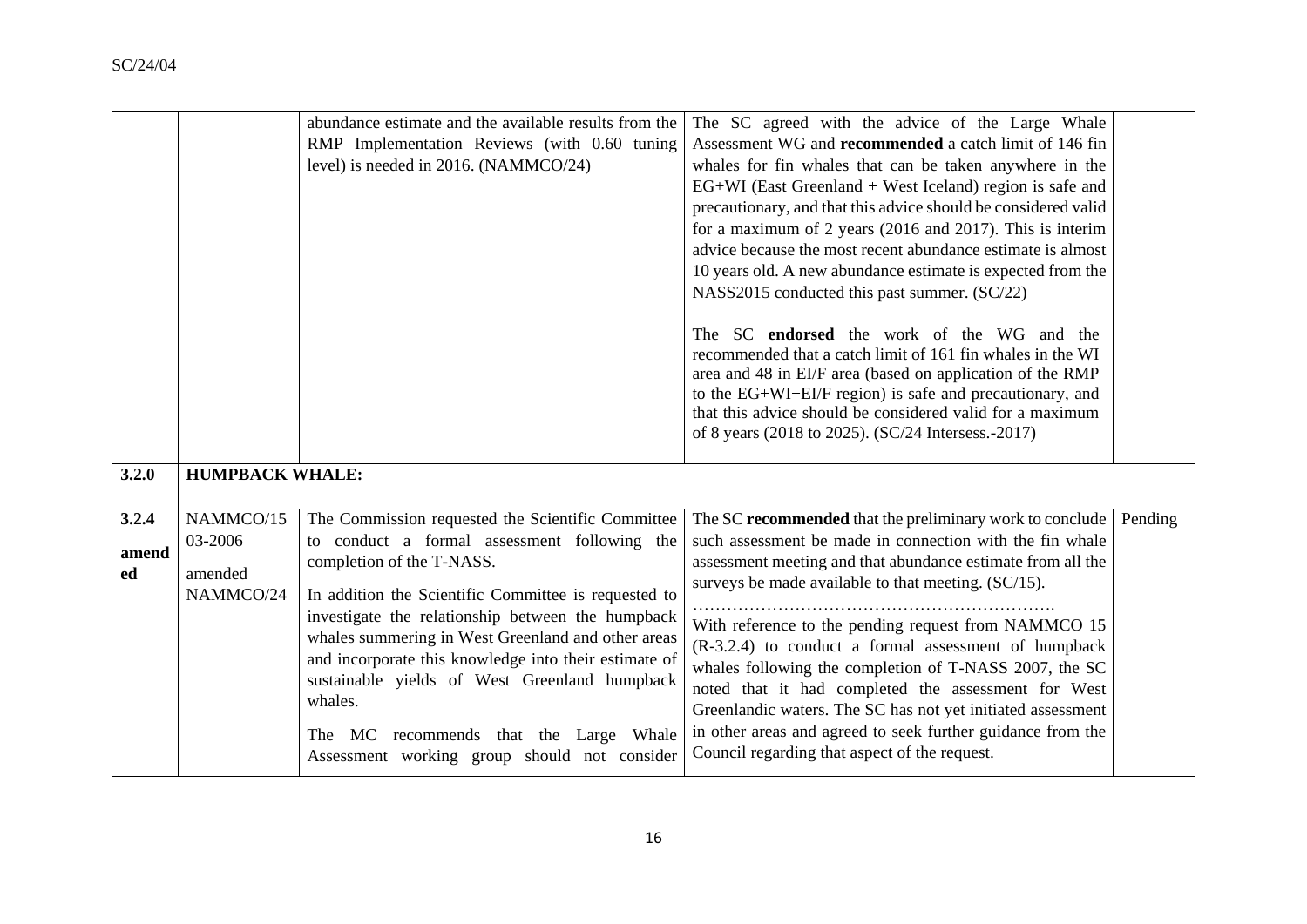| humpback whales at the upcoming meeting in Fall                                                                                                                                                                                                                                                                                                                                                                                                | If the Commission considers request 3.2.4 a priority, the SC                                                                                                                                                                                                                                                                                                                                                                  |  |
|------------------------------------------------------------------------------------------------------------------------------------------------------------------------------------------------------------------------------------------------------------------------------------------------------------------------------------------------------------------------------------------------------------------------------------------------|-------------------------------------------------------------------------------------------------------------------------------------------------------------------------------------------------------------------------------------------------------------------------------------------------------------------------------------------------------------------------------------------------------------------------------|--|
| 2014 (NAMMCO 22).                                                                                                                                                                                                                                                                                                                                                                                                                              | will consider this request in conjunction with the fin whale                                                                                                                                                                                                                                                                                                                                                                  |  |
| The MC noted that at last year's MC meeting, it was<br>recommended that humpback whales not be<br>considered at the Large Whale Assessment WG.<br>However, the advice for removals in West Greenland                                                                                                                                                                                                                                           | meeting $(SC/20)$ .<br>The SC agreed with the advice of the Large Whale<br>Assessment WG and recommended that the IWC's Strike                                                                                                                                                                                                                                                                                                |  |
| is for 2010-2015. Greenland noted that the situation<br>regarding quotas in the IWC is not stable, and that they<br>do not want to risk a situation where they do not have<br>advice from either the IWC or NAMMCO. Therefore<br>Greenland would like to ask the SC whether there is<br>sufficient data available to conduct an assessment of<br>humpback whales at the upcoming Large Whale<br>Assessment Working Group meeting in Fall 2015. | Limit Algorithm (SLA) that has been developed within the<br>Aboriginal Whaling Management Procedure (AWMP) as the<br>best current basis for providing management advice for West<br>Greenland humpback whales. SC endorsed the advice of 10<br>strikes per year based on the SLA that was accepted by the<br>IWC. The SC also noted that a higher number may be<br>sustainable because the SLA calculations take into account |  |
| Greenland referred to the end of SC advice of                                                                                                                                                                                                                                                                                                                                                                                                  | the Greenlandic <i>Needs Statement</i> provided to the IWC of 10<br>whales.                                                                                                                                                                                                                                                                                                                                                   |  |
| humpback whales 2009-2015 and the risk of<br>postponement of the NASS. Greenland also noted that<br>a new quota negotiation in the IWC will be in 2018 and                                                                                                                                                                                                                                                                                     | This advice applies up to and including 2017, and with an<br>expected new abundance estimate from the NASS2015, a                                                                                                                                                                                                                                                                                                             |  |
| due to the uncertainty in allocation of quotas,<br>Greenland proposed that R-3.2.4 is reiterated and ask                                                                                                                                                                                                                                                                                                                                       | new calculation by the IWC SLA to provide advice should be<br>straightforward. (SC/22)                                                                                                                                                                                                                                                                                                                                        |  |
| that the assessment of humpback whales is completed<br>at the Large Whale Assessment Working Group in fall                                                                                                                                                                                                                                                                                                                                     |                                                                                                                                                                                                                                                                                                                                                                                                                               |  |
| 2015. The MC endorsed this reiteration of the request<br>(NAMMCO/23).                                                                                                                                                                                                                                                                                                                                                                          |                                                                                                                                                                                                                                                                                                                                                                                                                               |  |
| At NAMMCO/24, Council amended this request: "The                                                                                                                                                                                                                                                                                                                                                                                               | The humpback whale section of the Large Whale Assessment<br>WG report will be discussed at the SC-24 meeting in                                                                                                                                                                                                                                                                                                               |  |
| SC is asked to provide advice on future catch levels of<br>humpback whales in West Greenland at different                                                                                                                                                                                                                                                                                                                                      | November 2017. (Addresses both R-1.7.12 and parts of R-<br>3.2.4) (SC/24 Intersessional-2017)                                                                                                                                                                                                                                                                                                                                 |  |
| probability levels for a non-declining population<br>evaluated over a 5 year period, similar to the procedure                                                                                                                                                                                                                                                                                                                                  |                                                                                                                                                                                                                                                                                                                                                                                                                               |  |
| for the advice generated for beluga, narwhal and                                                                                                                                                                                                                                                                                                                                                                                               |                                                                                                                                                                                                                                                                                                                                                                                                                               |  |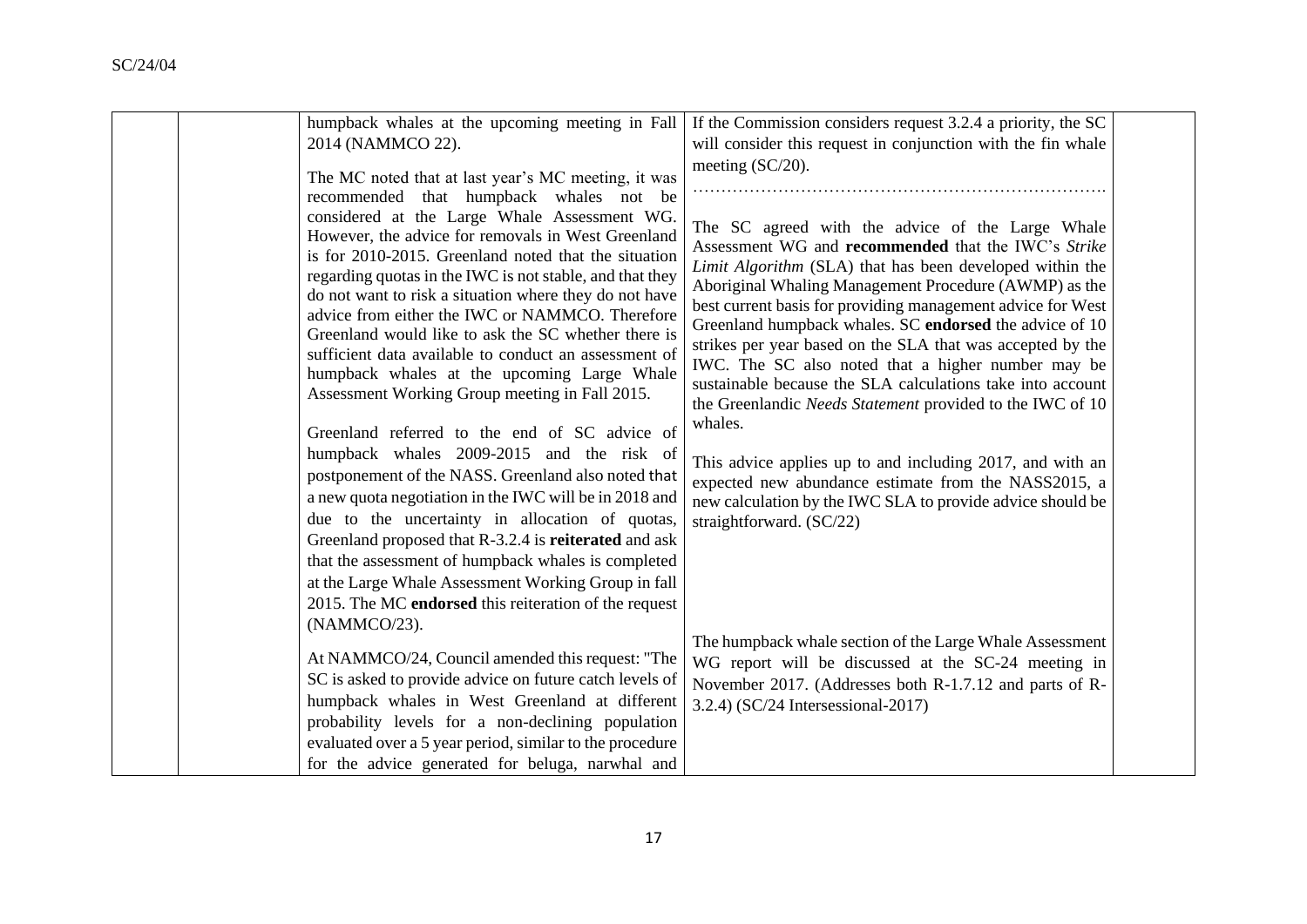|       |                     | walrus. The advice should include the latest abundance                                                       |                                                                                                                        |          |
|-------|---------------------|--------------------------------------------------------------------------------------------------------------|------------------------------------------------------------------------------------------------------------------------|----------|
|       |                     | estimate."                                                                                                   |                                                                                                                        |          |
| 3.3.0 | <b>MINKE WHALE:</b> |                                                                                                              |                                                                                                                        |          |
|       |                     |                                                                                                              |                                                                                                                        |          |
| 3.3.4 | NAMMCO/17           | The SC is requested to conduct a full assessment,                                                            | The Assessment WG was convened to help answer with                                                                     | Complete |
| amend | 09-2008             | including long-term sustainability of catches, of                                                            | temporary advice. The SC recommends that 200 minke                                                                     | d        |
| ed    | amended             | common minke whales in the Central North Atlantic                                                            | whales per year be considered as the largest short-term catch                                                          | (NAMM    |
|       | NAMMCO/24           | once results from the 2009 survey become available.                                                          | that should be contemplated over the short-term, 2-5 years.                                                            | CO/25    |
|       |                     | In the meantime the SC is requested to assess the short-                                                     | This catch level refers to total removals from the CIC or                                                              |          |
|       |                     | term (2-5 year) effects of the following total annual                                                        | Central Medium areas, both Icelandic and others.                                                                       |          |
|       |                     | catches: 0, 100, 200 and 400.                                                                                | A full assessment, including the 2009 estimate, will be                                                                |          |
|       |                     | The MC noted that there was no new information                                                               | conducted at the next meeting of the Assessment WG in                                                                  |          |
|       |                     | regarding this request, and reiterates that the SC should                                                    | January 2010. (SC/16).                                                                                                 |          |
|       |                     | address this request when new information becomes                                                            |                                                                                                                        |          |
|       |                     | available. (NAMMCO/22)                                                                                       | The SC considered that annual removals of up to 216 minke                                                              |          |
|       |                     |                                                                                                              | whales from the CIC area are safe and precautionary. The                                                               |          |
|       |                     | Council agreed to <b>amend</b> the request to read "The SC<br>is requested to complete assessments of common | advice is conservative in the sense that it is based on the<br>uncorrected, downward biased 2009 abundance estimate as |          |
|       |                     | minke whales in the North Atlantic and include                                                               | well as the lower of the two accepted abundance estimates                                                              |          |
|       |                     | estimation of sustainable catch levels in the Central                                                        | from 2007. Similarly, an annual removal of 121 minke                                                                   |          |
|       |                     | North Atlantic. While long-term advice based on the                                                          | whales from the CM area is a safe and precautionary                                                                    |          |
|       |                     | outcome of the RMP Implementation Reviews (with                                                              | management advice. (SC/17)                                                                                             |          |
|       |                     | 0.60 tuning levels) is desirable, a shorter-term, interim                                                    |                                                                                                                        |          |
|       |                     | advice may be necessary, depending on the progress                                                           | Response to this request is awaiting the conclusion of IWC                                                             |          |
|       |                     | within the IWC. This work should be completed before<br>the annual meeting of the SC in 2015." (NAMMCO       | Implementation Review (see above), and will be considered                                                              |          |
|       |                     | 23).                                                                                                         | at the LWAWG planned for Fall 2015 (SC/21).                                                                            |          |
|       |                     |                                                                                                              | The SC endorsed the advice provided by the WG that a catch                                                             |          |
|       |                     | At NAMMCO/24, the request was <b>amended</b> to read:                                                        | limit of 224 common minke whales in the CIC sub-area is                                                                |          |
|       |                     | The SC is requested to complete assessments of                                                               | safe and precautionary, and that this advice should be                                                                 |          |
|       |                     | common minke whales in the North Atlantic and                                                                | considered valid for a maximum of 3 years $(2016 - 2018)$ .                                                            |          |
|       |                     | include estimation of sustainable catch levels in the                                                        | This is interim advice because the most recent abundance                                                               |          |
|       |                     | Central North Atlantic. (NAMMCO 24)                                                                          |                                                                                                                        |          |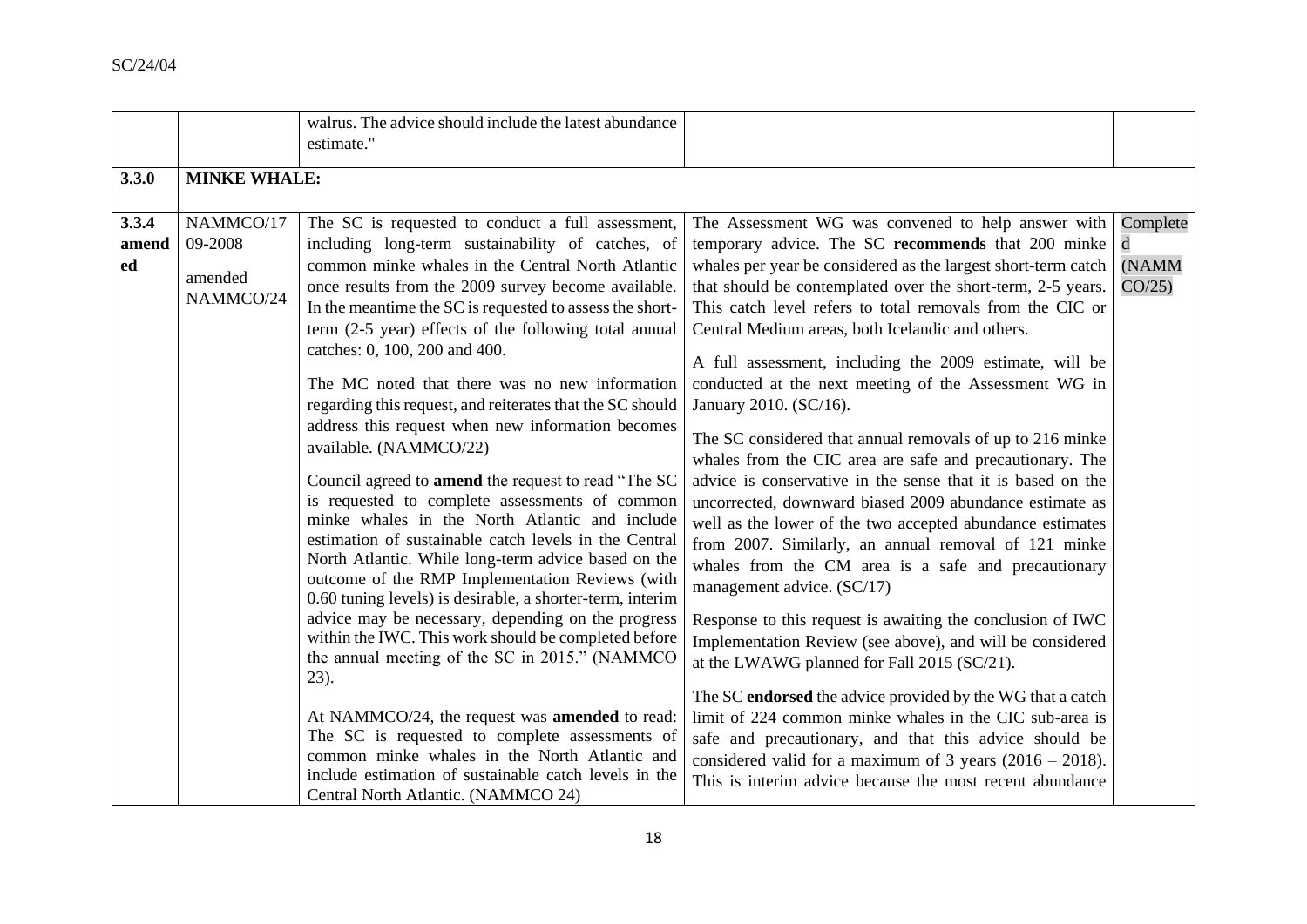|       |                            |                                                         | estimate is from 2009, which will then be approaching 10                                                                 |         |
|-------|----------------------------|---------------------------------------------------------|--------------------------------------------------------------------------------------------------------------------------|---------|
|       |                            |                                                         | years old. (SC/22)                                                                                                       |         |
|       |                            |                                                         | The SC endorsed the advice of the WG that an annual catch                                                                |         |
|       |                            |                                                         | of about 360 minke whales is a lower bound for the                                                                       |         |
|       |                            |                                                         | sustainable catch for the Central North Atlantic medium area                                                             |         |
|       |                            |                                                         | and 217 common minke whales from the CIC sub-area.<br>(SC/24 Intersessional-2017)                                        |         |
| 3.4.0 | <b>NARWHAL AND BELUGA:</b> |                                                         |                                                                                                                          |         |
|       |                            |                                                         |                                                                                                                          |         |
| 3.4.9 | NAMMCO/14                  | The Scientific Committee should provide advice on       | The SC conveyed this request to the JCNB/NAMMCO Joint                                                                    | Ongoing |
|       | 03-2005                    | the effects of human disturbance, including noise and   | Working Group to consider at their next meeting, probably in                                                             |         |
|       |                            | shipping activities, on the distribution, behaviour and | late 2007 or 2008 (SC/14).                                                                                               |         |
|       |                            | conservation status of belugas, particularly in West    | The SC recommended that this item be on the agenda of the                                                                |         |
|       |                            | Greenland.                                              | meeting of the JCNB/NAMMCO Joint WG, recommended                                                                         |         |
|       |                            |                                                         | to meet before March 2009. (SC/15).                                                                                      |         |
|       |                            |                                                         | The SC is not in the position to progress on this issue at this                                                          |         |
|       |                            |                                                         | point and recommends that habitat-related concerns                                                                       |         |
|       |                            |                                                         | becomes a standing item on the JCNB/NAMMCO JWG                                                                           |         |
|       |                            |                                                         | agenda. It may be difficult, if not impossible, to answer the                                                            |         |
|       |                            |                                                         | specific request for beluga for several years to come. The SC                                                            |         |
|       |                            |                                                         | notes that many of the habitat concerns apply to other marine                                                            |         |
|       |                            |                                                         | mammals besides beluga and therefore it may be appropriate                                                               |         |
|       |                            |                                                         | to treat all species together in addressing this topic. As a way<br>forward, the SC recommends that the Council consider |         |
|       |                            |                                                         | extending the scope for a more general request with the SC                                                               |         |
|       |                            |                                                         | establishing a WG on the impacts of human activities other                                                               |         |
|       |                            |                                                         | than hunting on marine mammals in the North Atlantic.                                                                    |         |
|       |                            |                                                         | Ugarte is suggested as Chair. Terms of Reference for the first                                                           |         |
|       |                            |                                                         | meeting would be the evaluation of impact of seismic,                                                                    |         |
|       |                            |                                                         |                                                                                                                          |         |
|       |                            |                                                         |                                                                                                                          |         |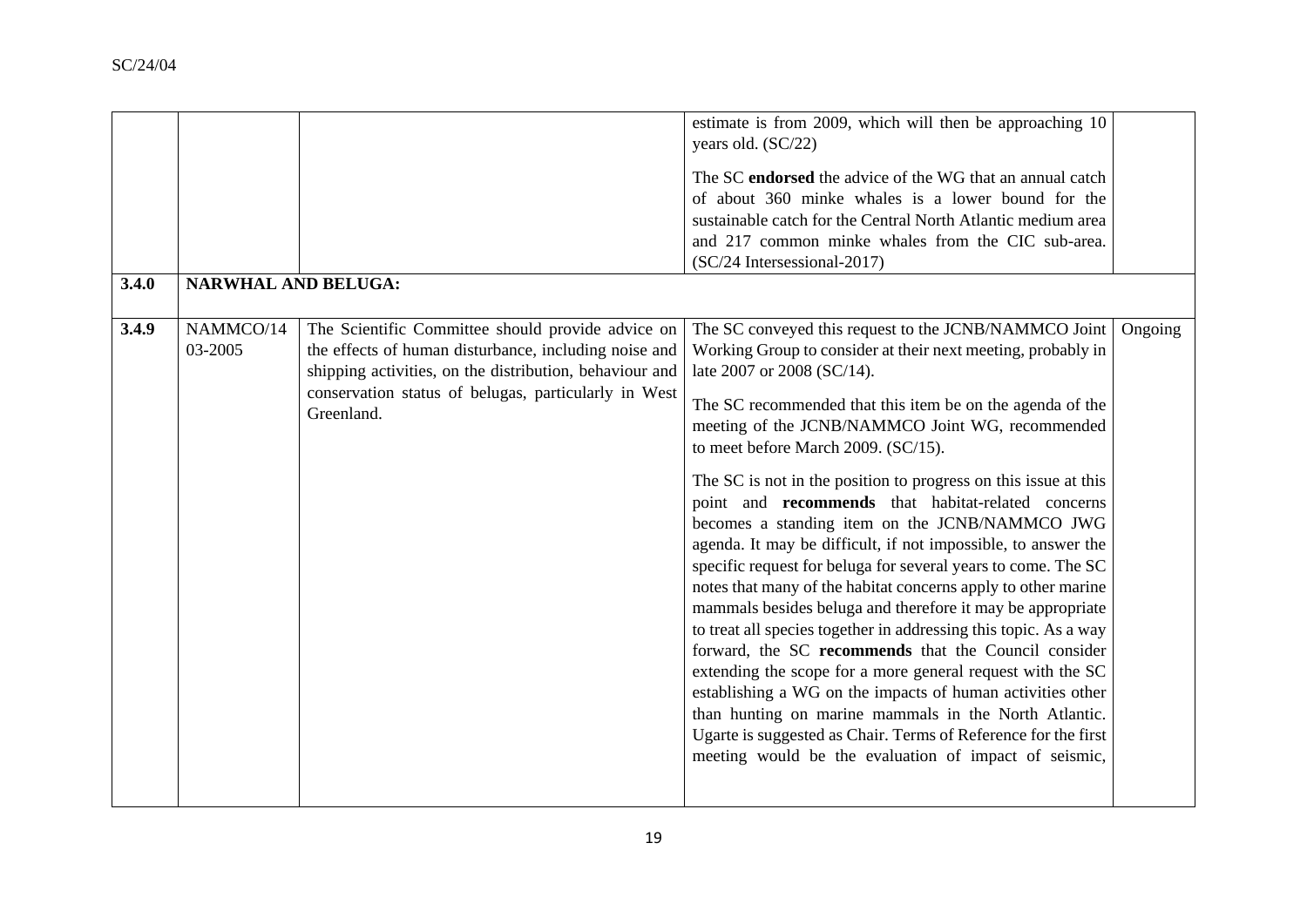|  |                                                                                                                                                    | shipping and tourist activities on the distribution, behaviour<br>and conservation of marine mammals. (SC/16).                                                                                                                                                                                                                                                                                                                                         |  |
|--|----------------------------------------------------------------------------------------------------------------------------------------------------|--------------------------------------------------------------------------------------------------------------------------------------------------------------------------------------------------------------------------------------------------------------------------------------------------------------------------------------------------------------------------------------------------------------------------------------------------------|--|
|  |                                                                                                                                                    | The JWG and the SC (SC/19) recommended holding an<br>international symposium on the effect of seismic and other<br>development activities on arctic marine mammals with a<br>focus on beluga and narwhal.                                                                                                                                                                                                                                              |  |
|  |                                                                                                                                                    | Relating to Request 3.4.9: In 2011, the SC proposed a<br>symposium on beluga and narwhals in relation to disturbance<br>and industrial activities. The SC recommends this<br>symposium to be held in 2015 and awaits further guidance<br>from Council before proceeding with the planning (SC/20).                                                                                                                                                     |  |
|  | The MC supports the continued planning of the<br>disturbance workshop for beluga and narwhal, and also<br>recommends including walrus (NAMMCO 22). | The SC recommended broadening the scope of the<br>Symposium and include presentations from other<br>species/research. A number of external experts will be<br>required for this meeting (SC/21).                                                                                                                                                                                                                                                       |  |
|  |                                                                                                                                                    | The Disturbance Symposium was held October 2015the<br>report will be considered at SC/23. Based on preliminary<br>presentations of the results, the SC draws the attention of<br>the NAMMCO Council to the potentially severe<br>consequences of these projects. The SC noted that these<br>industrial activities will also likely have impacts on the<br>hunting of these species, and could affect the advice that is<br>given by this SC. $(SC/22)$ |  |
|  |                                                                                                                                                    | answered as far as is possible with the information that is<br>currently available. However, this request remains ongoing,<br>and should be considered again when additional specific<br>information is available. SC/23 (2016)                                                                                                                                                                                                                        |  |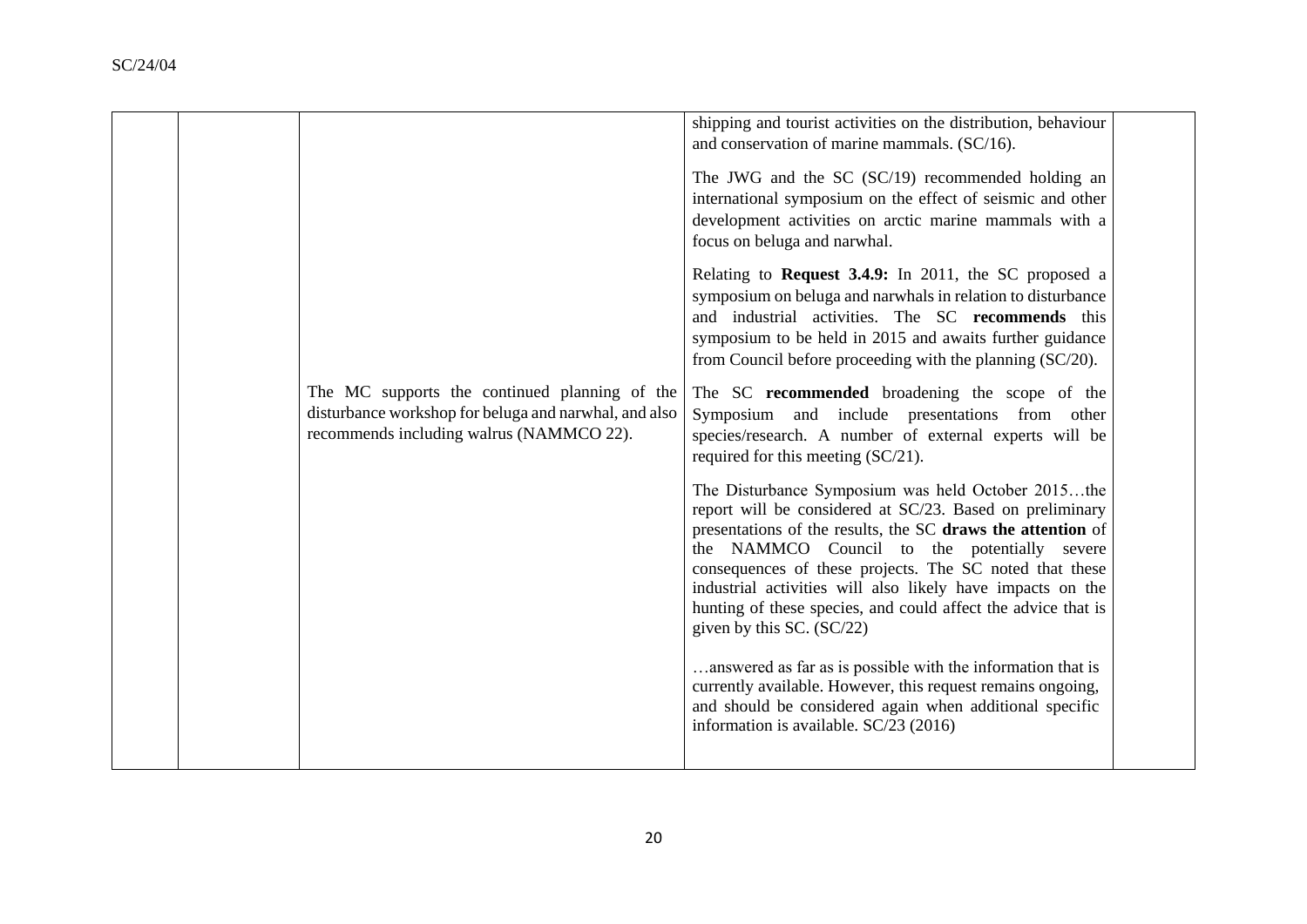| 3.4.11 | NAMMCO/17 | The Scientific Committee is requested to update the                                      | The SC endorses the assessment performed by the JWG.                                                                                                                                                                                                                                                                                                                                                                                                                                                                                                                                                                                                                                                                                                                                                                                                                                                | <b>Standing</b> |
|--------|-----------|------------------------------------------------------------------------------------------|-----------------------------------------------------------------------------------------------------------------------------------------------------------------------------------------------------------------------------------------------------------------------------------------------------------------------------------------------------------------------------------------------------------------------------------------------------------------------------------------------------------------------------------------------------------------------------------------------------------------------------------------------------------------------------------------------------------------------------------------------------------------------------------------------------------------------------------------------------------------------------------------------------|-----------------|
|        | 09-2008   | assessment of both narwhal and beluga, noting that<br>new data warrant such an exercise. | Narwhal: noted that the conclusion reached differed from<br>those reached in 2005. It recommends that catches be set so<br>that there is at least a 70% probability that management<br>objectives (population increase) will be met for West and<br>East Greenland narwhals, i.e. maximum total removals of<br>310 and 85 narwhals in West and East Greenland<br>respectively.                                                                                                                                                                                                                                                                                                                                                                                                                                                                                                                      |                 |
|        |           |                                                                                          | Narwhal update: The JWG and the SC (SC/19) agreed that<br>narwhals in Scoresby Sound (Ittoqqortormiit)<br>and<br>Kangerlussuaq-Sermilik (Tasiilaq) should be treated as two<br>separate stocks. The age structure from animals collected<br>between 2007 and 2010 in Ittoqqortormiit was applied to both<br>areas, and the harvest was found to select older animals. It<br>was estimated that narwhals in the Ittoqqortormiit area have<br>while<br>slightly,<br>narwhals<br>the<br>increased<br>in<br>Tasiilaq/Kangerlussuaq area might be stable. The current<br>growth rate in the absence of harvest was estimated to lie<br>between 1.2% (95% CI:0-3.5) and 3.7% (95% CI:1.6-5.9),<br>depending upon model and area. Proposed quotas ranged<br>from 17-70% (Ittoqqortormiit) with probability of 95-70%<br>increase in population and 0-18 (Tasiilaq) with probability of<br>95-70% increase. |                 |
|        |           |                                                                                          | Beluga: the catch of belugas in West Greenland has been<br>reduced in response to previous advice. These reduced takes<br>already seem to be having a positive effect on population<br>size. The modelling for belugas rests on a more solid<br>background than that of narwhals because of simpler stock<br>structure, however since there is still uncertainty in the<br>assessment, the SC strongly recommends that future catches                                                                                                                                                                                                                                                                                                                                                                                                                                                               |                 |
|        |           |                                                                                          | be set according to the probability of population increase of                                                                                                                                                                                                                                                                                                                                                                                                                                                                                                                                                                                                                                                                                                                                                                                                                                       |                 |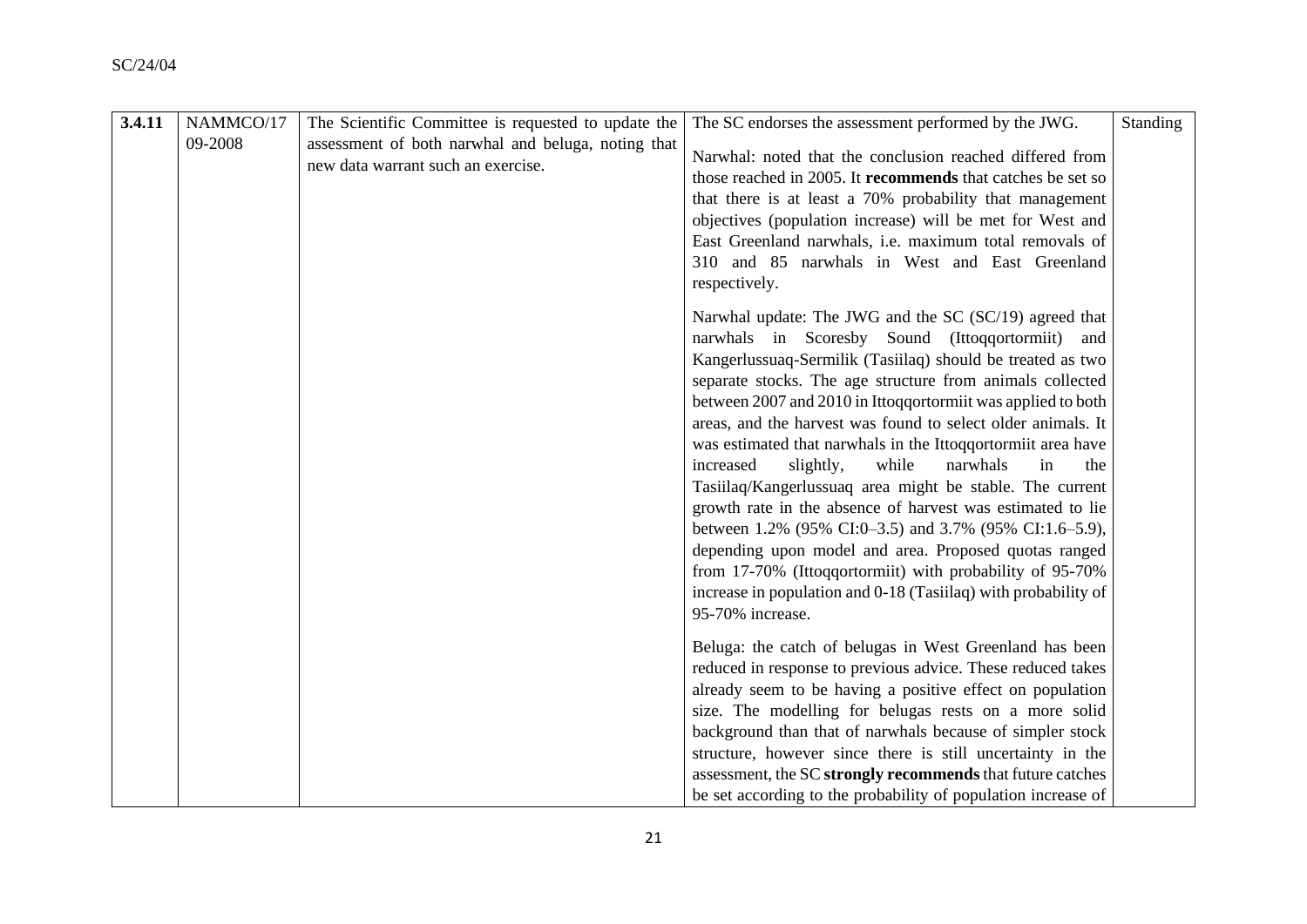|        |                   |                                                                                                                                                                                                                                                           | at least 70%. Annual takes between 180 to 310 individuals<br>over the next 5 years will leave the population an 70% to 95%<br>probability of a continued increase until 2014. (SC/16).<br>Beluga update: The JWG considered, and SC agreed (SC/19),<br>that the revised assessment models, which incorporate the<br>age structure data but no new abundance estimate, confirmed<br>that the current removals based on the 2009 advice are<br>sustainable. Based on a 70% probability of population<br>increase, it is concluded that a total annual removal of 310<br>beluga in West Greenland (excluding Qaanaaq) is<br>sustainable. A new and updated advice is expected at the next<br>meeting based on a new abundance estimates from the spring<br>survey in 2012, and the SC noted that new abundance<br>estimates for assessments should be available at least every<br>10th year.<br>No specific advice was given on the North Water (Qaanaaq),<br>since the current removals remain at a low level relative to<br>the population size. No advice was given for the harvest in<br>Canada.<br>Results from different scenarios of the age structured<br>population dynamic model were presented, providing annual<br>growth rate estimates from 3.2% to 5%, in the absence of<br>harvest. The depletion ratio for 2012 was estimated to 44%<br>(95% CI: 16%-88%), with a yearly replacement of 510 (95%)<br>$CI:170-780$ ) individuals. $(SC/19)$ |         |
|--------|-------------------|-----------------------------------------------------------------------------------------------------------------------------------------------------------------------------------------------------------------------------------------------------------|----------------------------------------------------------------------------------------------------------------------------------------------------------------------------------------------------------------------------------------------------------------------------------------------------------------------------------------------------------------------------------------------------------------------------------------------------------------------------------------------------------------------------------------------------------------------------------------------------------------------------------------------------------------------------------------------------------------------------------------------------------------------------------------------------------------------------------------------------------------------------------------------------------------------------------------------------------------------------------------------------------------------------------------------------------------------------------------------------------------------------------------------------------------------------------------------------------------------------------------------------------------------------------------------------------------------------------------------------------------------------------------------------------------------------------------------------------|---------|
| 3.4.14 | NAMMCO/24<br>2016 | The Council requests the SC to examine the data<br>existing on beluga in East Greenland (sightings,<br>strandings, bycatch, catch) and examine how these<br>material can be used in an assessment process and<br>advice on how this data can be improved. | there was one beluga sighting in East Greenland during<br>NASS2015. The conclusion of the SC is that it is very<br>unlikely that the SC would be able to conduct an assessment<br>in the future $(SC/23-2016)$                                                                                                                                                                                                                                                                                                                                                                                                                                                                                                                                                                                                                                                                                                                                                                                                                                                                                                                                                                                                                                                                                                                                                                                                                                           | Ongoing |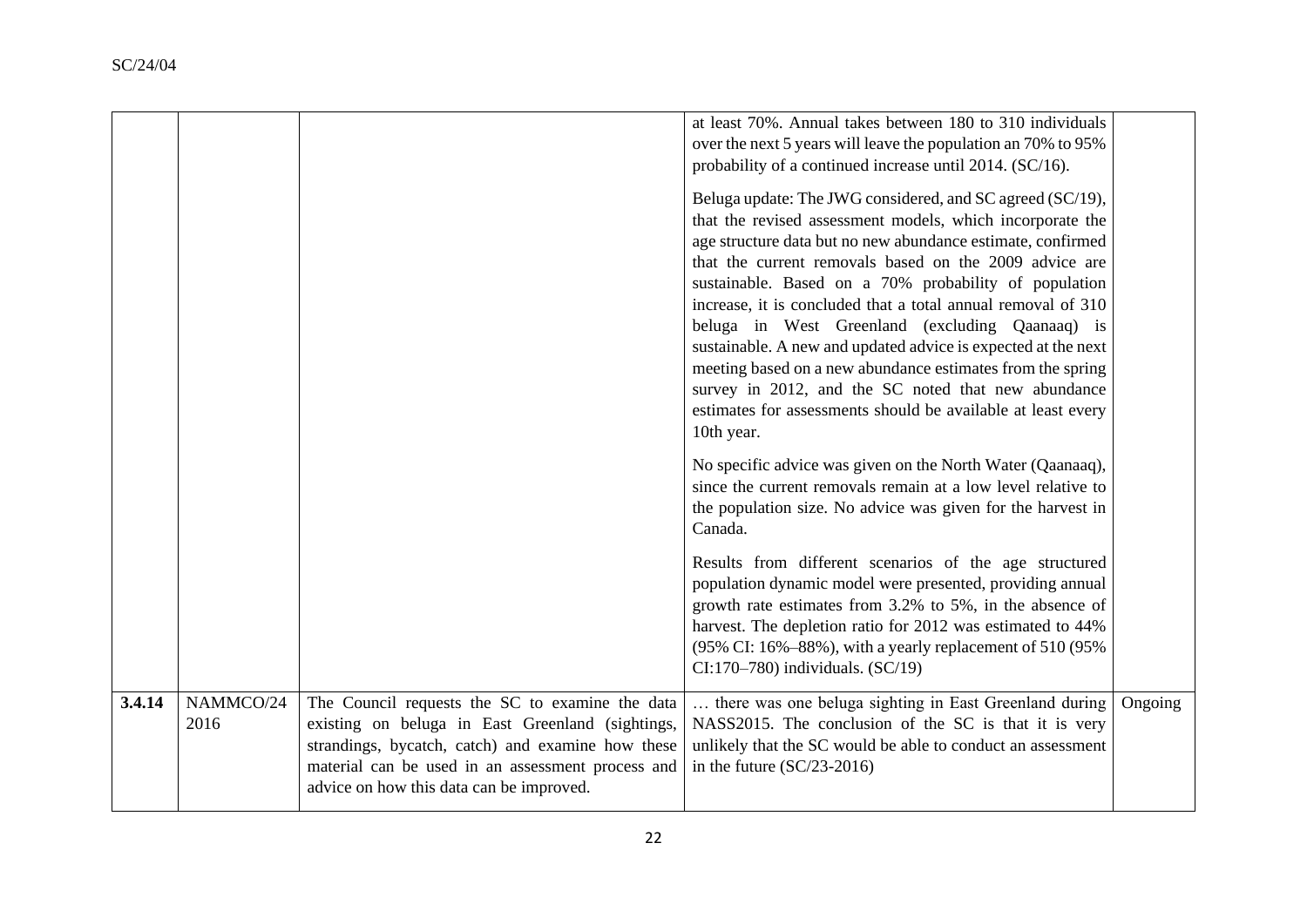| 3.5.0                | <b>SEI WHALES:</b>   |                                                                                                                                                                                                                                                                                                                                                                                                                                                                                                                                                                                                                                                                                                                                                                                                               |                                                                                                                                                                                                                                                                                                                                                                                                                                                                                                                                                                                                                                       |         |  |  |
|----------------------|----------------------|---------------------------------------------------------------------------------------------------------------------------------------------------------------------------------------------------------------------------------------------------------------------------------------------------------------------------------------------------------------------------------------------------------------------------------------------------------------------------------------------------------------------------------------------------------------------------------------------------------------------------------------------------------------------------------------------------------------------------------------------------------------------------------------------------------------|---------------------------------------------------------------------------------------------------------------------------------------------------------------------------------------------------------------------------------------------------------------------------------------------------------------------------------------------------------------------------------------------------------------------------------------------------------------------------------------------------------------------------------------------------------------------------------------------------------------------------------------|---------|--|--|
|                      |                      |                                                                                                                                                                                                                                                                                                                                                                                                                                                                                                                                                                                                                                                                                                                                                                                                               |                                                                                                                                                                                                                                                                                                                                                                                                                                                                                                                                                                                                                                       |         |  |  |
| 3.5.3<br>amend<br>ed | NAMMCO/19<br>09-2010 | The Scientific Committee is requested to assess the<br>status of sei whales in West Greenland waters and the<br>Central North Atlantic and provide minimum                                                                                                                                                                                                                                                                                                                                                                                                                                                                                                                                                                                                                                                    | The Scientific Committee notes that the RMP could be<br>applied using existing data. The resulting catch limits would<br>consequently be lower than the stock could sustain. A                                                                                                                                                                                                                                                                                                                                                                                                                                                        | Ongoing |  |  |
|                      |                      | estimates of sustainable yield.                                                                                                                                                                                                                                                                                                                                                                                                                                                                                                                                                                                                                                                                                                                                                                               | prerequisite for initial assessment work is the recalculation<br>(including considerations of extrapolation) of abundance<br>estimates for a comparable area and assessing the extent of<br>negative bias for the reasons mentioned above. Advice based<br>on an RMP approach would require an initial assessment and<br>likely the development of implementation trials. (SC/18)                                                                                                                                                                                                                                                     |         |  |  |
|                      |                      |                                                                                                                                                                                                                                                                                                                                                                                                                                                                                                                                                                                                                                                                                                                                                                                                               | There is no new information available with regards to this<br>request.                                                                                                                                                                                                                                                                                                                                                                                                                                                                                                                                                                |         |  |  |
|                      |                      | MC endorses the suggestion from the SC to wait for<br>the outcome of the IWC SC review before conducting<br>their own review (NAMMCO 22).<br>The MC noted that the IWC has been considering<br>whether they will conduct an assessment on sei whales<br>for many years. Most previous sightings surveys have<br>not included sei whales as a priority species, and<br>therefore the survey areas did not cover far enough<br>south to obtain complete abundance estimates. Iceland<br>noted that they were hoping to conduct a separate<br>sightings survey with the primary focus on sei whales<br>in the future. It was suggested that the previous<br>estimates from 1989 and 1995, while acknowledged<br>that they are likely underestimates, could be used as a<br>minimum estimate to base some advice. | The SC noted that the SC of the IWC has initiated a review<br>of available data on North Atlantic sei whales with the view<br>conducting an RMP implementation. Given the busy<br>schedule of the IWC RMP sub-committee, such an<br>implementation is not expected to be completed until 2017 or<br>later. To avoid double work, the NAMMCO SC agreed to<br>monitor the outcome of the IWC SC review of available data<br>scheduled in 2014 before proceeding with an assessment.<br>$(SC/20)$ .<br>Like in most previous surveys there were not enough<br>sightings in NASS2015 to develop any abundance estimates<br>$(SC/24-2016)$ |         |  |  |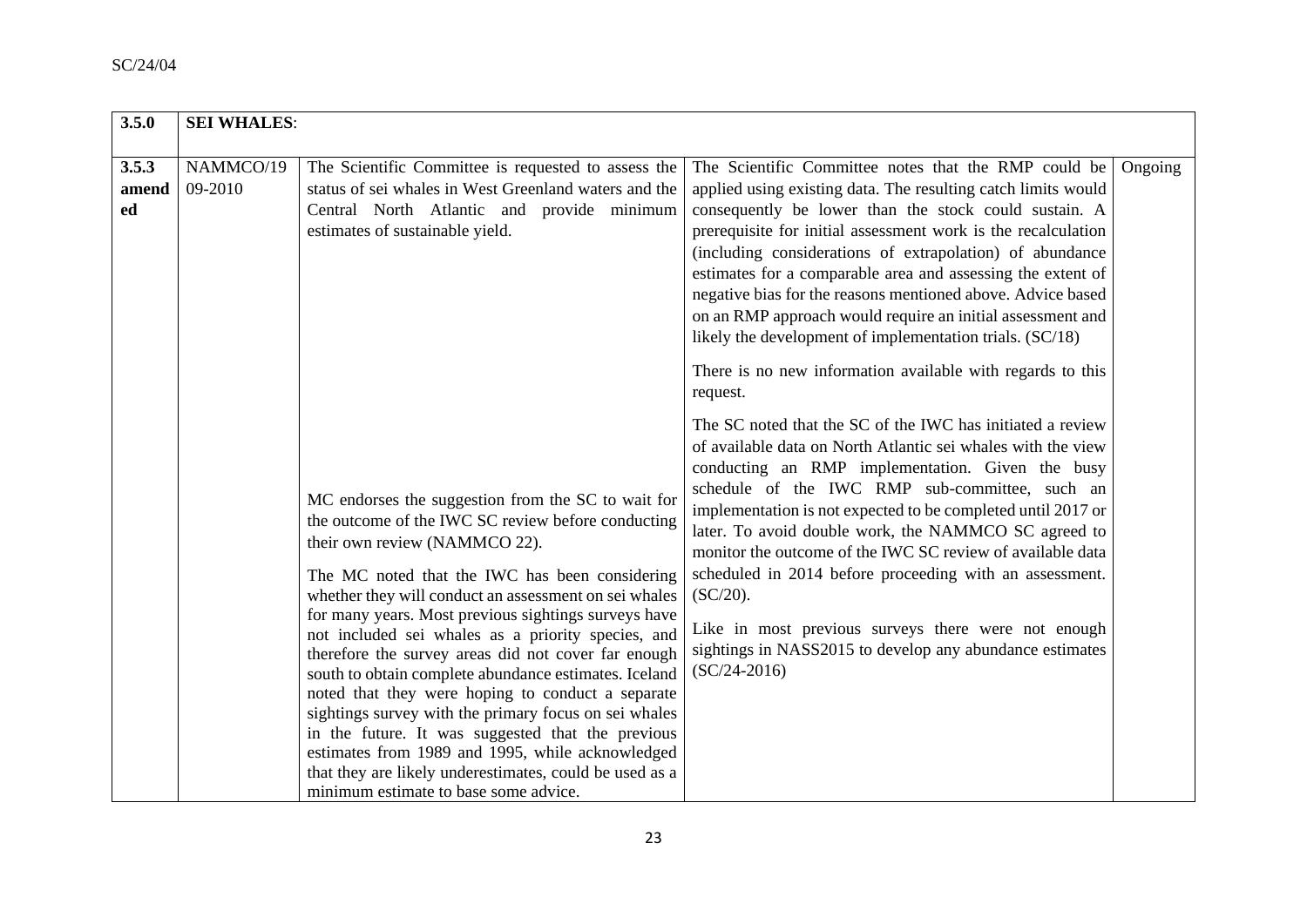|       |                       | The MC suggested that request R-3.5.3 remains a<br>pending request, and notes that this work will not be<br>completed by the SC in 2015. The MC also notes that<br>there may be future work in the IWC (NAMMCO 23).                                                                                                                                                      |                                                                                                                                                                                                                                                                                                                                                                                                                                                                                                                                                                     |         |
|-------|-----------------------|--------------------------------------------------------------------------------------------------------------------------------------------------------------------------------------------------------------------------------------------------------------------------------------------------------------------------------------------------------------------------|---------------------------------------------------------------------------------------------------------------------------------------------------------------------------------------------------------------------------------------------------------------------------------------------------------------------------------------------------------------------------------------------------------------------------------------------------------------------------------------------------------------------------------------------------------------------|---------|
| 3.6.0 |                       | <b>NORTHERN BOTTLENOSE WHALES:</b>                                                                                                                                                                                                                                                                                                                                       |                                                                                                                                                                                                                                                                                                                                                                                                                                                                                                                                                                     |         |
|       | No active requests    |                                                                                                                                                                                                                                                                                                                                                                          |                                                                                                                                                                                                                                                                                                                                                                                                                                                                                                                                                                     |         |
| 3.7.0 | <b>KILLER WHALES:</b> |                                                                                                                                                                                                                                                                                                                                                                          |                                                                                                                                                                                                                                                                                                                                                                                                                                                                                                                                                                     |         |
| 3.7.2 | NAMMCO/13<br>03-2004  | The Management Committee requested the Scientific<br>Committee to review the knowledge on the abundance,<br>stock structure, migration and feeding ecology of killer<br>whales in the North Atlantic, and to provide advice on<br>research needs to improve this knowledge. Priority<br>should be given to killer whales in the West Greenland<br>- Eastern Canada area. | The Scientific Committee concluded that there was not<br>enough information to carry out the assessment at this time,<br>particularly for the West Greenland area. The Scientific<br>Committee will review new information on killer whales<br>annually with the aim of completing the assessment once<br>sufficient information becomes available for a particular<br>area.<br>Not enough information still. (SC/15).<br>Situation unchanged (SC/16).                                                                                                              | Ongoing |
|       |                       | MC notes the SC report that there is no new<br>information available for R-3.7.2 (NAMMCO 22).<br>Greenland informed the MC that validation of these<br>catches is expected to be completed in 2016, going<br>back to 2010. The Ministry have received reports of<br>catches in 2014 and 2015. (NAMMCO/24)                                                                | The SC again noted that there is not sufficient new<br>information to answer this request at this time $(SC/20)$ .<br>There is still not enough information to answer the request.<br>Unfortunately catch information in Greenland was not<br>available for review by the SC at this meeting $(SC/21)$ .<br>At SC20, the SC noted higher levels of annual catches (19 on<br>average per year from 2010 and 2012) in West Greenland.<br>The SC was then informed that the recent catch statistics on<br>killer whales in West Greenland have not been validated, and |         |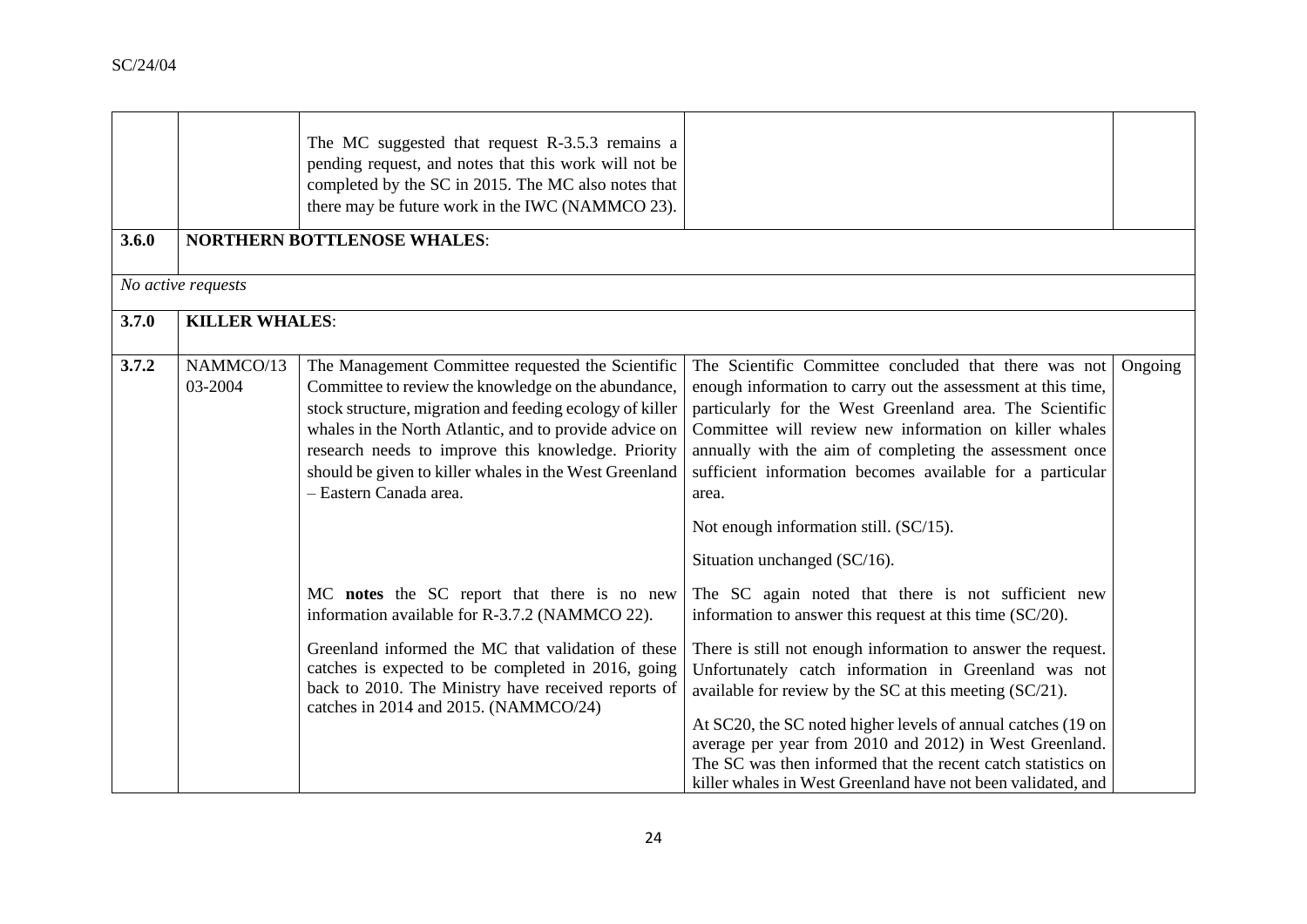|       |                                  |                                                                                                                                                                                                                                                                                                                                                                                                                                                                                                       | at this meeting the SC noted that these catch statistics still<br>have not been validated. The SC reiterates the<br>recommendation that all catch data on killer whales are<br>validated before the next SC meeting, so that it is possible for<br>the SC to monitor the development of the hunt.<br>at [SC/22] the SC noted that these catch statistics still have<br>not been validated. The SC reiterates the recommendation<br>that all catch data on killer whales are validated before the<br>next SC meeting, so that it is possible for the SC to monitor<br>the development of the hunt. (SC/22)<br>Catches in Greenland have not been validated by the<br>Ministry. The catches are now starting to be too old to be<br>validated [and] the SC recommends that catch validation<br>should be done on an annual basis in answer to R-3.7.2,<br>this is a species that is hunted in Greenland, with uncertain<br>catch statistics, and no abundance estimate. Work is ongoing<br>that will help in answering this request, and the SC<br>recommends that this information is gathered with more<br>speed in order for the SC to be able to monitor the hunt<br>$(SC/23-2016)$ |         |
|-------|----------------------------------|-------------------------------------------------------------------------------------------------------------------------------------------------------------------------------------------------------------------------------------------------------------------------------------------------------------------------------------------------------------------------------------------------------------------------------------------------------------------------------------------------------|---------------------------------------------------------------------------------------------------------------------------------------------------------------------------------------------------------------------------------------------------------------------------------------------------------------------------------------------------------------------------------------------------------------------------------------------------------------------------------------------------------------------------------------------------------------------------------------------------------------------------------------------------------------------------------------------------------------------------------------------------------------------------------------------------------------------------------------------------------------------------------------------------------------------------------------------------------------------------------------------------------------------------------------------------------------------------------------------------------------------------------------------------------------------------------------|---------|
|       |                                  |                                                                                                                                                                                                                                                                                                                                                                                                                                                                                                       |                                                                                                                                                                                                                                                                                                                                                                                                                                                                                                                                                                                                                                                                                                                                                                                                                                                                                                                                                                                                                                                                                                                                                                                       |         |
| 3.8.0 | <b>LONG-FINNED PILOT WHALES:</b> |                                                                                                                                                                                                                                                                                                                                                                                                                                                                                                       |                                                                                                                                                                                                                                                                                                                                                                                                                                                                                                                                                                                                                                                                                                                                                                                                                                                                                                                                                                                                                                                                                                                                                                                       |         |
| 3.8.6 | NAMMCO 20<br>09 2011             | The Scientific Committee is requested to continue<br>work to complete a full assessment of pilot whales in<br>the North Atlantic and provide advice on the<br>sustainability of catches, as soon as necessary further<br>information becomes available, with particular<br>emphasis on the Faroese area and East and West<br>Greenland. In the short term, the Scientific Committee<br>was requested to provide a general indication of the<br>level of abundance of pilot whales required to sustain | The SC $(SC/19)$ agreed that it was unlikely that a full<br>assessment could be attempted in the near future. Regarding<br>a short term advice, the SC noted that both the AWMPc<br>procedure (which has been used for preliminary advice for<br>baleen whales in West Greenland by NAMMCO and the<br>IWC), as well as the PBR approach, could be used for an<br>inverse advice calculation of the minimum abundance<br>required to sustain the average take by the Faroese.                                                                                                                                                                                                                                                                                                                                                                                                                                                                                                                                                                                                                                                                                                          | Ongoing |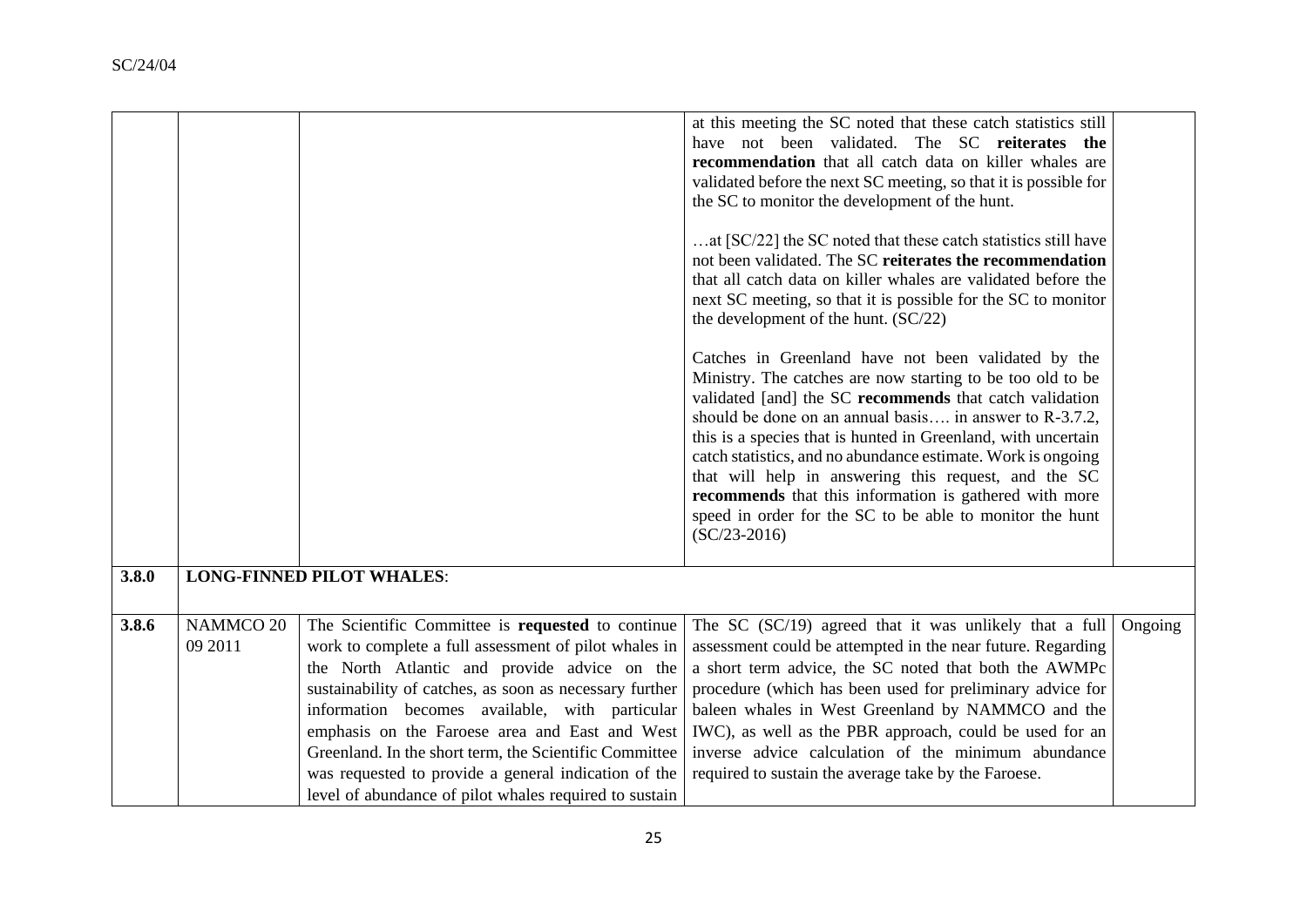|       |           | an annual catch equivalent to the annual average of the                              | With the average annual catch by the Faroese since 1997                                                                                                                                                                                                                                                                                             |         |
|-------|-----------|--------------------------------------------------------------------------------------|-----------------------------------------------------------------------------------------------------------------------------------------------------------------------------------------------------------------------------------------------------------------------------------------------------------------------------------------------------|---------|
|       |           | Faroese catch in the years since 1997.                                               | being 678, and the CV of the latest abundance estimate being                                                                                                                                                                                                                                                                                        |         |
|       |           |                                                                                      | 0.27, the AWMPc procedure estimates that an abundance                                                                                                                                                                                                                                                                                               |         |
|       |           |                                                                                      | estimate around 50,000 pilot whales and a similar precision                                                                                                                                                                                                                                                                                         |         |
|       |           |                                                                                      | is required to sustain the catch. In comparison, the PBR                                                                                                                                                                                                                                                                                            |         |
|       |           |                                                                                      | approach (rmax of 3% and recovery factor of 1) calculates an                                                                                                                                                                                                                                                                                        |         |
|       |           |                                                                                      | abundance estimate around 80,000 whales. These                                                                                                                                                                                                                                                                                                      |         |
|       |           |                                                                                      | calculations reflect precautionary estimates of the minimum                                                                                                                                                                                                                                                                                         |         |
|       |           |                                                                                      | abundance estimates required to sustain the Faroese hunt.                                                                                                                                                                                                                                                                                           |         |
|       |           |                                                                                      | However, the geographical range of the stock(s) that supply                                                                                                                                                                                                                                                                                         |         |
|       |           |                                                                                      | the Faroese hunt is unknown, and it is unresolved how the                                                                                                                                                                                                                                                                                           |         |
|       |           |                                                                                      | calculated estimates compare with the accepted estimate of                                                                                                                                                                                                                                                                                          |         |
|       |           |                                                                                      | 128,000 (95% CI: 75,700-217,000) pilot whales from the                                                                                                                                                                                                                                                                                              |         |
|       |           |                                                                                      | Icelandic and Faroe Islands area of T-NASS.                                                                                                                                                                                                                                                                                                         |         |
|       |           |                                                                                      | The next assessment will not occur until after the next                                                                                                                                                                                                                                                                                             |         |
|       |           |                                                                                      | sightings survey (SC/21).                                                                                                                                                                                                                                                                                                                           |         |
|       |           | MC awaits the results of NASS2015 and hopes that<br>these will help address R-3.8.6. | The remaining unanswered portions of $R-3.8.6$ awaits new<br>data from NASS2015. The West Greenland part was dealt<br>with during SC/19 and the SC refers Council to that report.                                                                                                                                                                   |         |
|       |           |                                                                                      | In response to R-3.8.6- a full assessment is planned once the<br>abundance estimate from the Faroe Islands is complete<br>(recommended to be completed within the next few<br>months), and the information from samples for biological<br>information is available. Estimates from East and West<br>Greenland were accepted by the SC (SC/23-2016). |         |
| 3.9.0 |           | <b>DOLPHIN SPECIES (Tursiops and Lagenoryhncus spp.):</b>                            |                                                                                                                                                                                                                                                                                                                                                     |         |
|       |           |                                                                                      |                                                                                                                                                                                                                                                                                                                                                     |         |
|       |           |                                                                                      |                                                                                                                                                                                                                                                                                                                                                     |         |
| 3.9.6 | NAMMCO/13 | The Management Committee has asked the Scientific                                    | There is still insufficient data on these species to conduct an                                                                                                                                                                                                                                                                                     | Pending |
|       | 03-2004   | Committee to carry out assessments of these species,                                 | assessment, but the SC recommended that abundance be                                                                                                                                                                                                                                                                                                |         |
|       |           | but to date insufficient information has been available                              | estimated for white-sided and white-beaked dolphins from                                                                                                                                                                                                                                                                                            |         |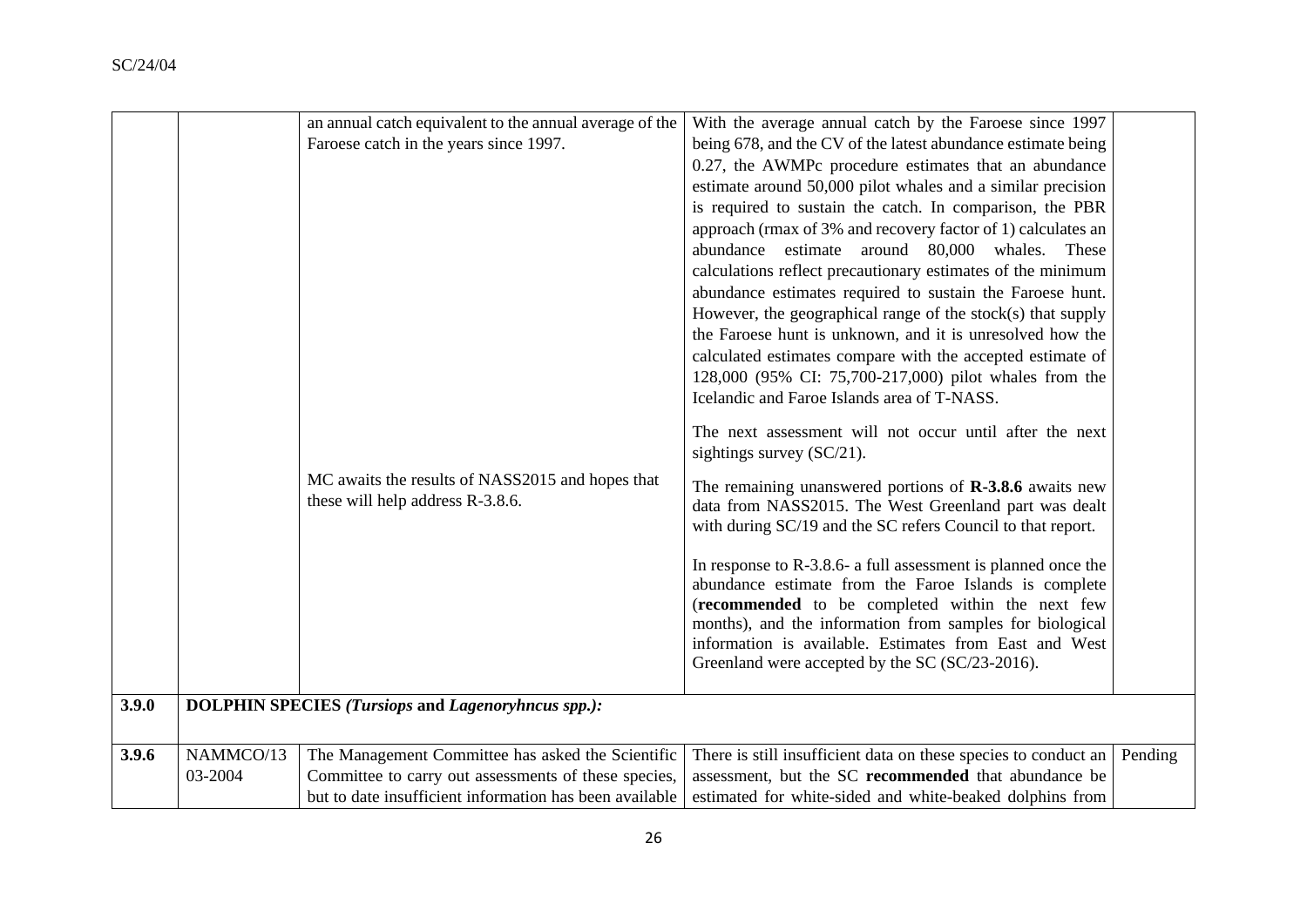|  | on stock delineation, distribution, abundance and        | the 2007 T-NASS survey as soon as possible. An assessment                                                                     |  |
|--|----------------------------------------------------------|-------------------------------------------------------------------------------------------------------------------------------|--|
|  | biological parameters to initiate the work. The          | of the species could be attempted in 2009 at the earliest.                                                                    |  |
|  | Committee was pleased to note that considerable          | $(SC/15)$ .                                                                                                                   |  |
|  | progress has been made in the Faroes in describing the   | The Committee notes that there are still not enough data (life                                                                |  |
|  | ecology and life history of white-sided dolphins and     |                                                                                                                               |  |
|  | that information on white-beaked dolphins should be      | history and abundance) for any of the three species to                                                                        |  |
|  | available from Iceland and Norway in about 2 years       | complete an assessment. The Faroes have samples for diet                                                                      |  |
|  | time. Abundance estimates are lacking in all areas       | and life history parameters from 350 white-sided dolphins,                                                                    |  |
|  | except Icelandic coastal waters, and no information on   | but the analysis is not completed yet. (SC/16).                                                                               |  |
|  | stock delineation or pod structure is yet available. The | The SC noted that the data on life history and abundance for                                                                  |  |
|  | SCANS survey planned for 2005/6 and coastal surveys      | any of the three species is still not sufficient for an assessment                                                            |  |
|  | planned for Norway (see 9.3) should provide              | and recommended that Faroese samples for diet and life                                                                        |  |
|  | information on distribution and abundance in some        | history parameters from 350 white-sided dolphins be                                                                           |  |
|  | areas. The Committee endorsed the plan of the            | finalised and at the same time that an abundance estimate                                                                     |  |
|  | Scientific Committee to proceed with the assessments     | from the 2007 survey be attempted. $(SC/17)$                                                                                  |  |
|  | once the above-mentioned studies have been               |                                                                                                                               |  |
|  | completed, probably by 2007.                             | The SC noted that there is no new data available to answer                                                                    |  |
|  |                                                          | this request. Mikkelsen informed that the data collected from<br>the drive hunt of white sided dolphins in the Faroes will be |  |
|  |                                                          | published before the next SC meeting (SC/20).                                                                                 |  |
|  |                                                          |                                                                                                                               |  |
|  |                                                          | The SC noted that there is no new information for tursiops                                                                    |  |
|  |                                                          | bottlenose dolphins from the Faroes and the analysis from                                                                     |  |
|  |                                                          | previous studies of white sided dolphins have not been                                                                        |  |
|  |                                                          | completed (SC/21).                                                                                                            |  |
|  |                                                          | Some sampling has been occurring in the Faroes previously,                                                                    |  |
|  | The MC notes the report of the SC, awaits the            | however no new samples have been collected recently                                                                           |  |
|  | publication from the previous sampling.                  | because there have been very few catches in recent years. The                                                                 |  |
|  | (NAMMCO/24)                                              | results from the previous sample collections have yet to be                                                                   |  |
|  |                                                          | published. (SC/22)                                                                                                            |  |
|  |                                                          |                                                                                                                               |  |
|  |                                                          |                                                                                                                               |  |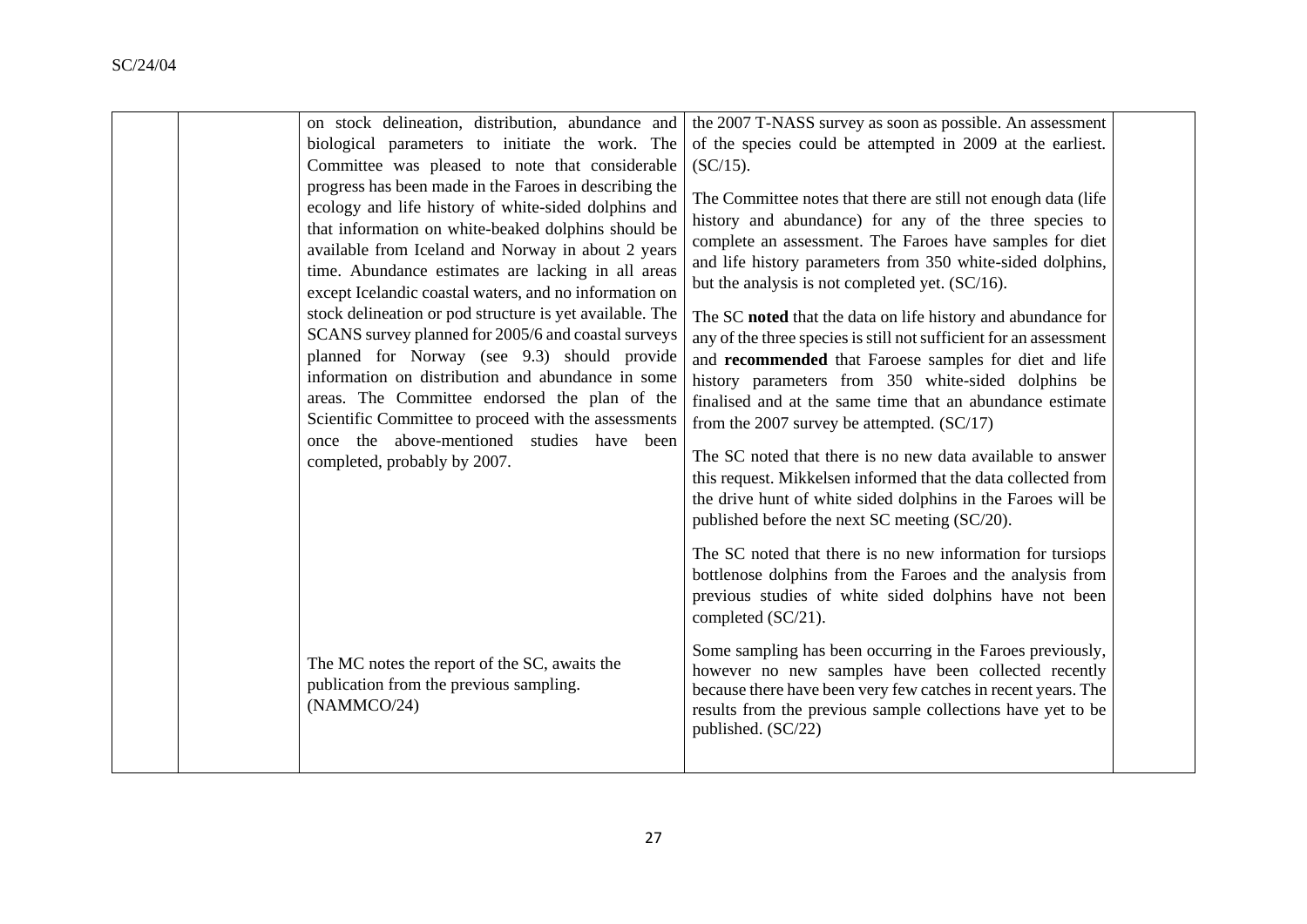| 3.10.0 | <b>HARBOUR PORPOISES:</b> |                                                                                                                                                                                                                                                                                                                                                                                                                                                                                                                                                                                                                                                                                                                                                                                                                                                                                                | Abundance estimates from East and West Greenland from<br>NASS2015 were accepted by the SC. There were enough<br>sightings that estimates can be developed by Iceland and<br>Norway in the future. The analysis of the biological<br>sampling from the 2007 catch in the Faroe Islands is still in<br>progress $(SC/23-2016)$                                                                                                                                                                                                                                                                                                                                                                                                                                                                                                                                                                                                                                                                                                                                                                                                                                     |         |
|--------|---------------------------|------------------------------------------------------------------------------------------------------------------------------------------------------------------------------------------------------------------------------------------------------------------------------------------------------------------------------------------------------------------------------------------------------------------------------------------------------------------------------------------------------------------------------------------------------------------------------------------------------------------------------------------------------------------------------------------------------------------------------------------------------------------------------------------------------------------------------------------------------------------------------------------------|------------------------------------------------------------------------------------------------------------------------------------------------------------------------------------------------------------------------------------------------------------------------------------------------------------------------------------------------------------------------------------------------------------------------------------------------------------------------------------------------------------------------------------------------------------------------------------------------------------------------------------------------------------------------------------------------------------------------------------------------------------------------------------------------------------------------------------------------------------------------------------------------------------------------------------------------------------------------------------------------------------------------------------------------------------------------------------------------------------------------------------------------------------------|---------|
| 3.10.1 | NAMMCO/7<br>05-1997       | The Council noted that the harbour porpoise is<br>common to all NAMMCO member countries, and that<br>the extent of current research activities and expertise<br>in member countries and elsewhere across the North<br>Atlantic would provide an excellent basis for<br>undertaking a comprehensive assessment of the<br>species throughout its range. The Council therefore<br>requested the Scientific Committee to perform such an<br>assessment, which might include distribution and<br>abundance, stock identity, biological parameters,<br>ecological interaction, pollutants, removals and<br>sustainability of removals.<br>The Management Committee recommends that total<br>removal estimates are made for all areas, and that<br>abundance estimates from the 2007 survey in Iceland<br>and the 2010 survey in the Faroe Islands are available<br>before a WG meeting. (NAMMCO 19). | The Scientific Committee decided that the matter could best<br>be dealt with by convening an international workshop /<br>symposium on harbour porpoises  including: distribution,<br>abundance and stock identity; biological parameters;<br>ecological<br>interactions; pollutants;<br>removals<br>and<br>sustainability of removals. (SC/6).<br>The Scientific Committee utilised the report of the<br>Symposium to develop its own assessment advice to the<br>CouncilThe Scientific Committee developed research<br>recommendations to address some of the information needs<br>for management of this species. (SC/8).<br>The SC considered that formal assessments for this species<br>were warranted for Greenland, Iceland and Norway, but that<br>there was insufficient information on abundance in all areas<br>and removals in Iceland and Norway to conduct assessment<br>at this time. $(SC/14)$ .<br>Estimates of abundance and removals are still needed in all<br>areas. $(SC/15)$ .<br>Information was still lacking on abundance in all areas and<br>removals in Faroes, Iceland and Norway in order to conduct<br>an assessment. $(SC/16)$ . | Ongoing |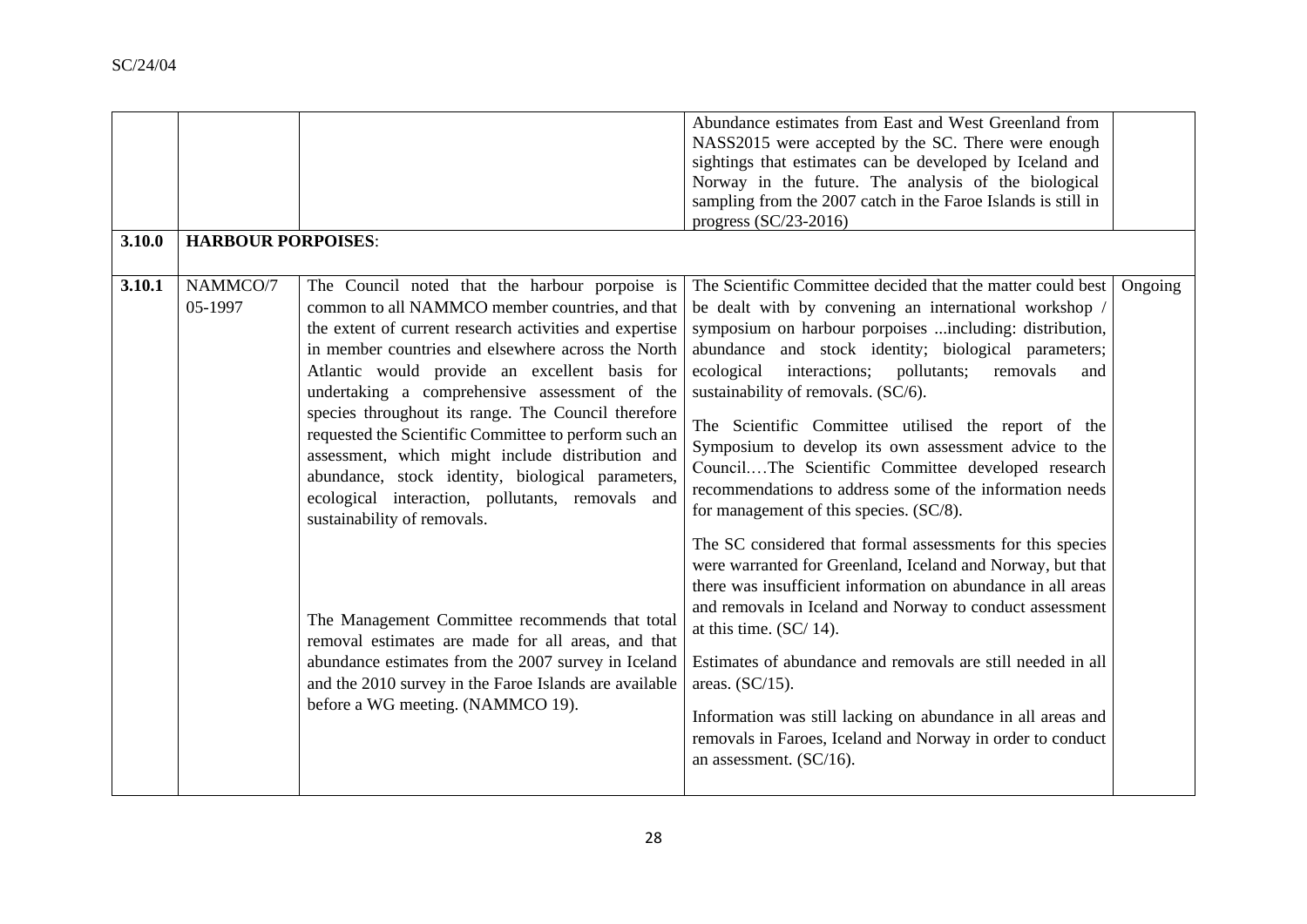|  |                                                               | The SC recommended that an assessment meeting for<br>harbour porpoises in all areas be held during the winter<br>2011/12. (SC/18)                                                                                                                                                                                              |  |
|--|---------------------------------------------------------------|--------------------------------------------------------------------------------------------------------------------------------------------------------------------------------------------------------------------------------------------------------------------------------------------------------------------------------|--|
|  |                                                               | Update: A total annual by-catch estimate of 6,900 harbour<br>porpoises in Norway was reported. This estimate is<br>substantial, and it raises concerns that the by-catch of harbour<br>porpoises in Norway may not be sustainable. Therefore the<br>SC recommended initiating an assessment of harbour<br>porpoises in Norway. |  |
|  |                                                               | Greenland reported that they had sufficient data for an<br>assessment of harbour porpoises in West Greenland. The SC<br>also noted the existence of abundance estimates from both<br>Iceland and the Faroe Islands, as well as some estimates of<br>by-catch in Iceland. (SC/19)                                               |  |
|  |                                                               | The NAMMCO Working Group on Harbour Porpoises met<br>in Copenhagen 4-6 November 2013.                                                                                                                                                                                                                                          |  |
|  |                                                               | Taking into consideration the work of the HP WG, the SC<br>provided a list of recommendations for Greenland and<br>Norway.                                                                                                                                                                                                     |  |
|  | The MC endorses the recommendations of the SC<br>(NAMMCO 22). | A future harbour porpoise WG will be scheduled after a<br>report from the Bycatch WG, new data from TNASS2015,<br>and progress on research requests from the 2013 HPWG<br>$(SC/21)$ .                                                                                                                                          |  |
|  |                                                               | The SC discussed a possible future HPWG. Norway and<br>Iceland both stated that they will likely not have the<br>information ready for a meeting until 2018 and Greenland is<br>also fine with waiting until 2018 for the next HPWG. The<br>SC also supported the idea that a future meeting should                            |  |